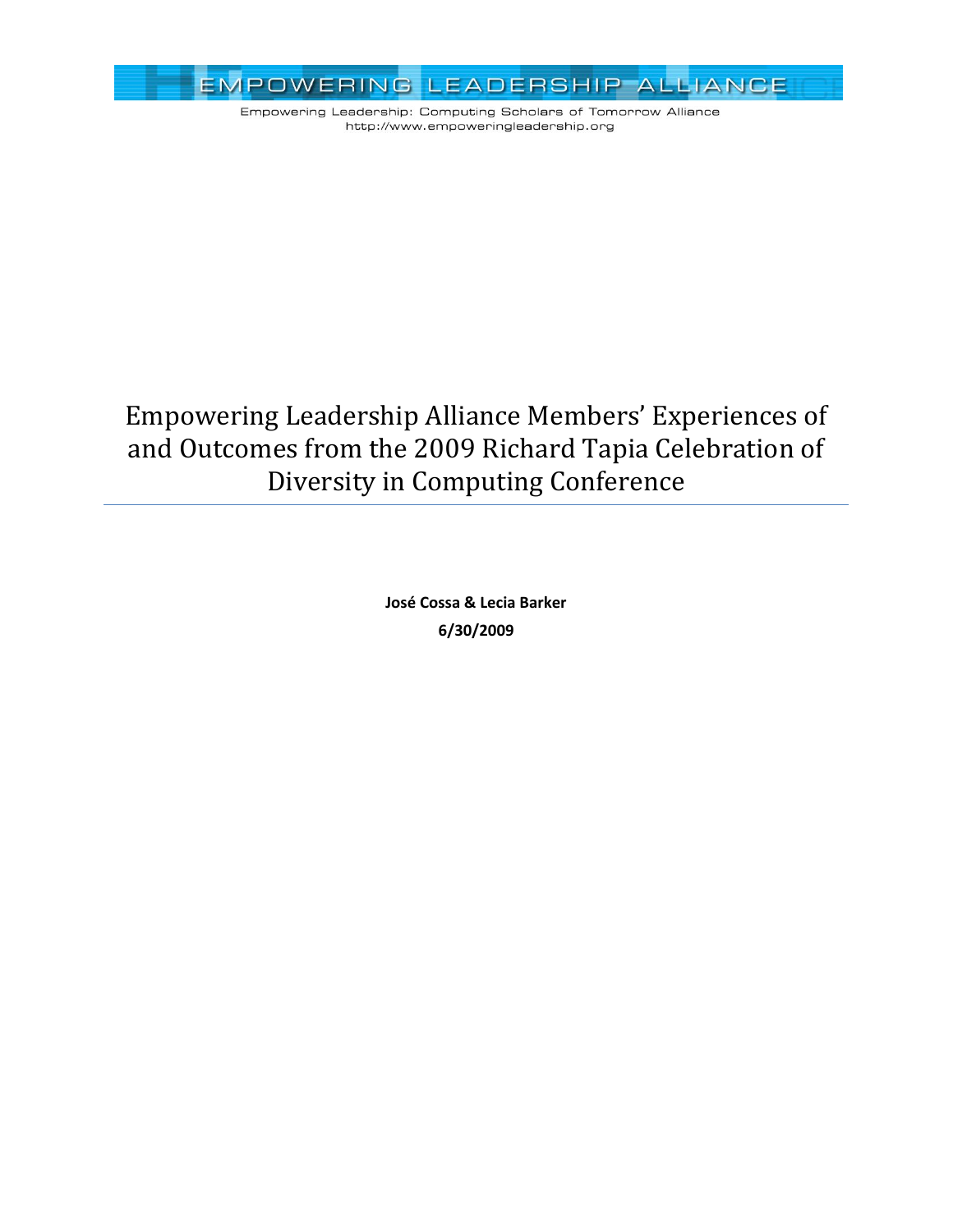Empowering Leadership: Computing Scholars of Tomorrow Alliance http://www.empoweringleadership.org

### $\overline{2}$

# **CONTENTS**

| 1.   |  |
|------|--|
| 1.1. |  |
| 1.2. |  |
| 1.3. |  |
| 2.   |  |
| 3.   |  |
| 4.   |  |
| 4.1. |  |
| 5.   |  |
| 5.1. |  |
| 6.   |  |
| 6.1. |  |
| 6.2. |  |
| 7.   |  |
| 7.1. |  |
| 7.2. |  |
|      |  |
| 8.1. |  |
| 8.2. |  |
| 9.   |  |
| 10.  |  |
|      |  |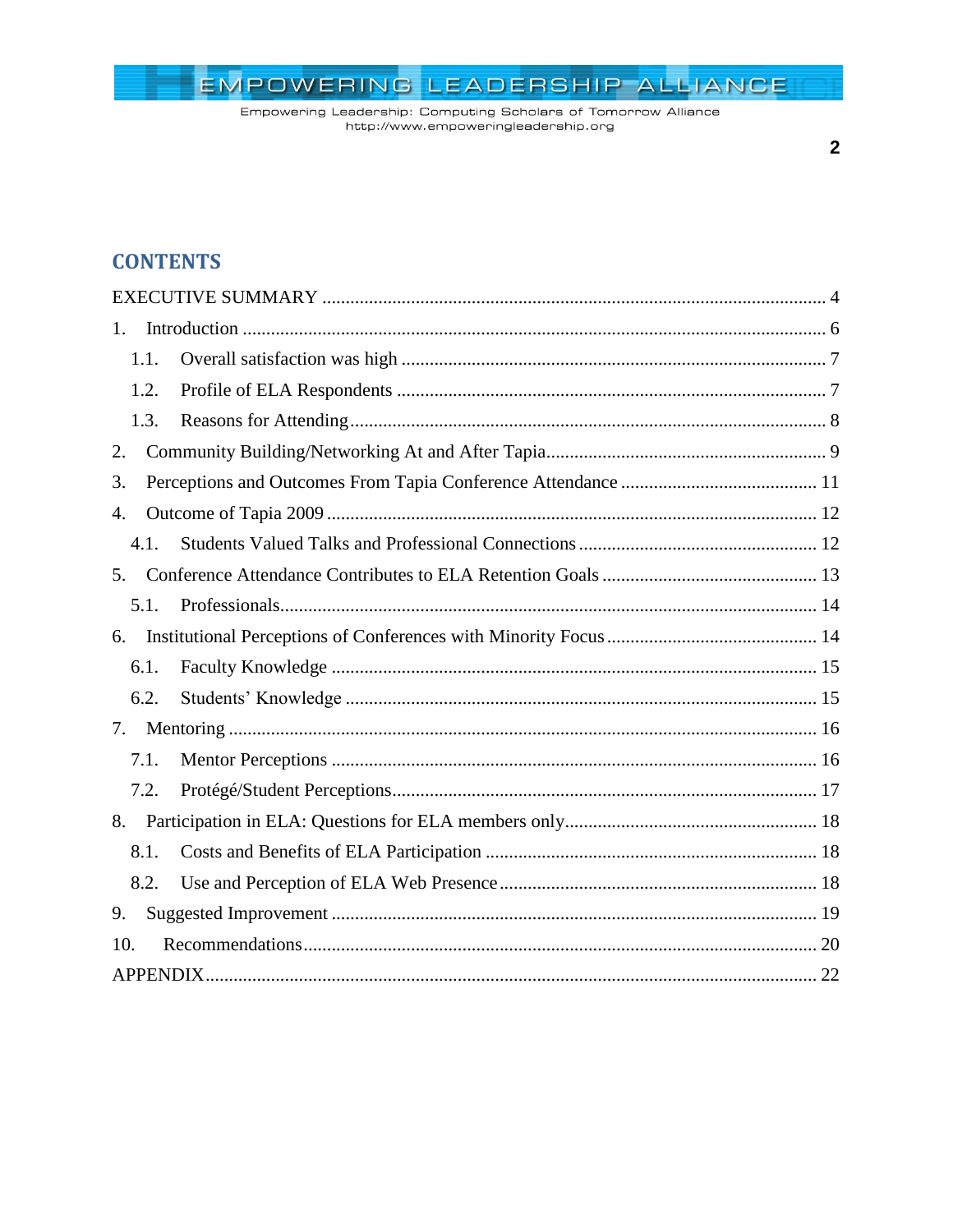Empowering Leadership: Computing Scholars of Tomorrow Alliance http://www.empoweringleadership.org

## **List of Tables**

| Table 2: ELA Professional Survey Respondents' Post-Conference Contacts 10                       |  |
|-------------------------------------------------------------------------------------------------|--|
| Table 3: Post-Conference Connections to Jobs, Research, and Grad School  12                     |  |
|                                                                                                 |  |
| Table 5: Faculty's Perception of Their Great Accomplishment at Tapia 2009  14                   |  |
| Table 6: Faculty's Knowledge, Colleagues' Perceptions of Minority-Centered Conferences 15       |  |
| Table 7: Students' Knowledge, Colleagues' Perceptions of Minority-Centered Conferences 16       |  |
|                                                                                                 |  |
|                                                                                                 |  |
|                                                                                                 |  |
|                                                                                                 |  |
| Table 12: Satisfaction (Tapia 2009); Likelihood to Attend and to Recommend (Tapia 2011)  23     |  |
| Table 13: Additional Tapia Conferences Attended and Recommended Growth in Attendance 23         |  |
|                                                                                                 |  |
| Table 15: Students' Conversation at Tapia 2009-Two Independent Sample t-Test  24                |  |
|                                                                                                 |  |
|                                                                                                 |  |
|                                                                                                 |  |
|                                                                                                 |  |
|                                                                                                 |  |
|                                                                                                 |  |
| Table 22: Level of Agreement/Disagreement about Participation in the ELA 28                     |  |
| Table 23: Professionals' (Recruiters/Sponsors) Perceptions about Their Overall Participation at |  |
|                                                                                                 |  |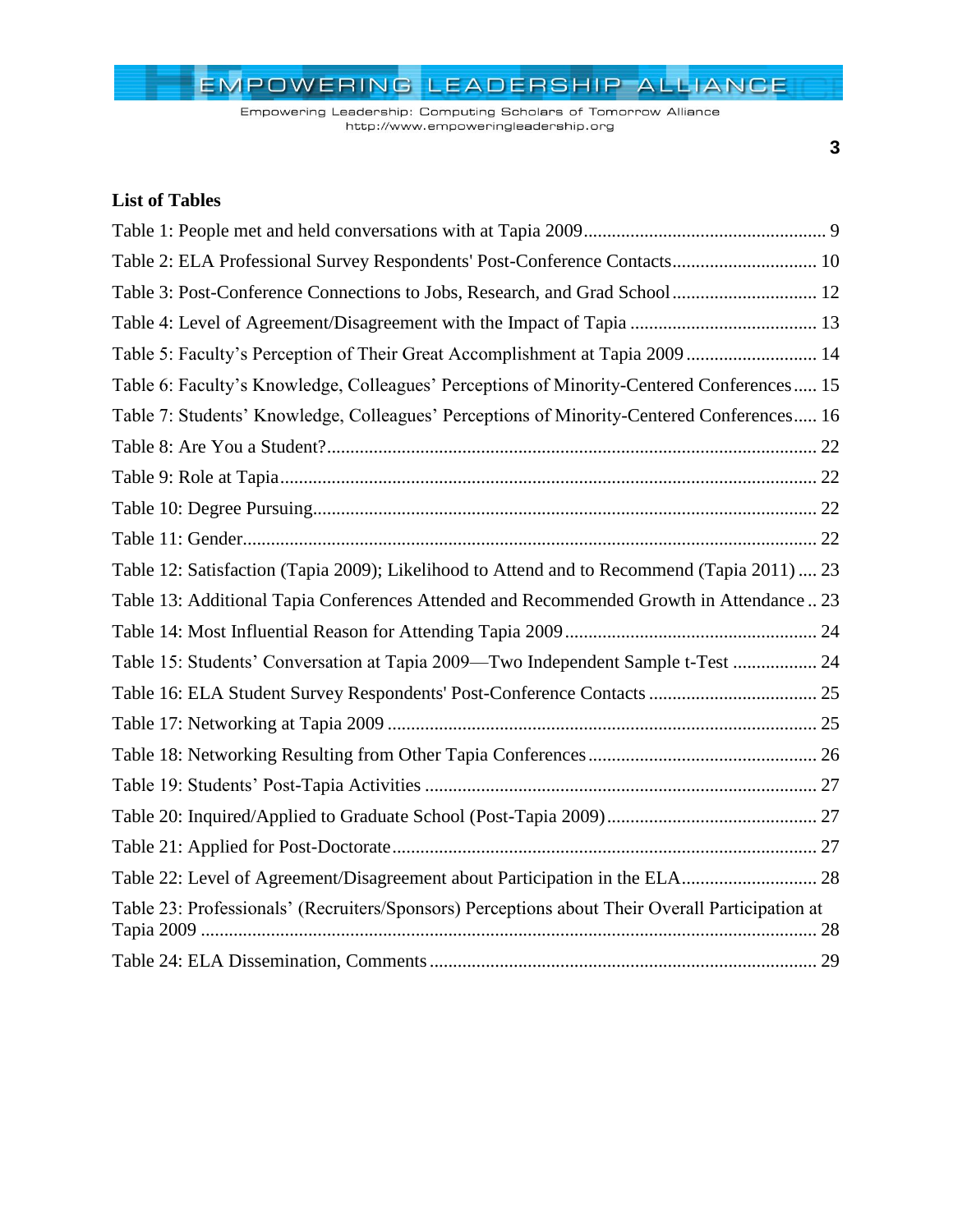

### **EXECUTIVE SUMMARY**

This evaluation summary presents the results of students" and professionals" attendance at the Tapia 2009 conference, based on a survey. It also discusses the long-term outcomes for persons who have participated in more than one Tapia conference in terms of relationships built and collaborations. One of ELA"s methods of retaining minority computing students in majority institutions is by building a national support network of students and faculty. To enable community building, ELA brings students to the Tapia 2009 conference and prepares students for networking. *Building community is expected to increase student dedication to this career field and intention to complete their degree.* Bringing students to the conference also furnishes students with contacts and information related to jobs and graduate school.

Key issues to this report are the following: *community building/networking at and after Tapia* in which we address questions pertaining to communication during and after Tapia; *Outcome of Tapia 2009* (for students and for professionals) in which we address post-conference connections (to job, research, and graduate school), its impact on students" confidence to complete their degree, students' perception of advice received, students' feeling of connectedness to faculty and fellow students, students' dedication to complete their degree, and students' feeling that they are in the right career; *colleagues' perceptions of conferences with minority focus* in which we establish the faculty's and students' knowledge of their colleagues' or department's perceptions; and, *mentoring,* in which we gather information regarding mentor perceptions and protégé perceptions of mentoring experience and relationships.

Key findings in this report are the following:

- *Respondents successfully networked at and after Tapia 2009*. That is, almost all participants (professionals and students) met, for the first time, at least two other participants. After Tapia, a large number of students contacted at least one fellow student, an industry professional, and a faculty member that they met at Tapia 2009.
- *Participants valued the talks and exhibits*. Many students have searched for research articles written by Tapia presenters/speakers, searched for corporate careers, applied for an internship or research experience they found out about at Tapia, and applied for employment at a company or organization that had a table at Tapia.
- *Conference directly supported ELA retention goals.* Most students developed confidence that they will complete their degree, learned about computing career paths, felt connected with other students in their academic department, reaffirmed their belief that a computing career is a right fit for them, received valuable advice for getting through their educational program, increased their dedication to complete their degree, and connected to faculty in their academic department.
- *Mentors and protégés value their relationships.* The majority of mentors agreed that their  $\bullet$ protégé was responsive to them and that they feel comfortable contacting their protégé, which is supported by the fact that the majority disagreed that their protégé is too busy to be involved in their mentoring relationship. The majority of protégés agreed that the advice their mentor provides is useful, their mentor shares their knowledge and experiences, mentor appears to understand what they are trying to tell him/her, their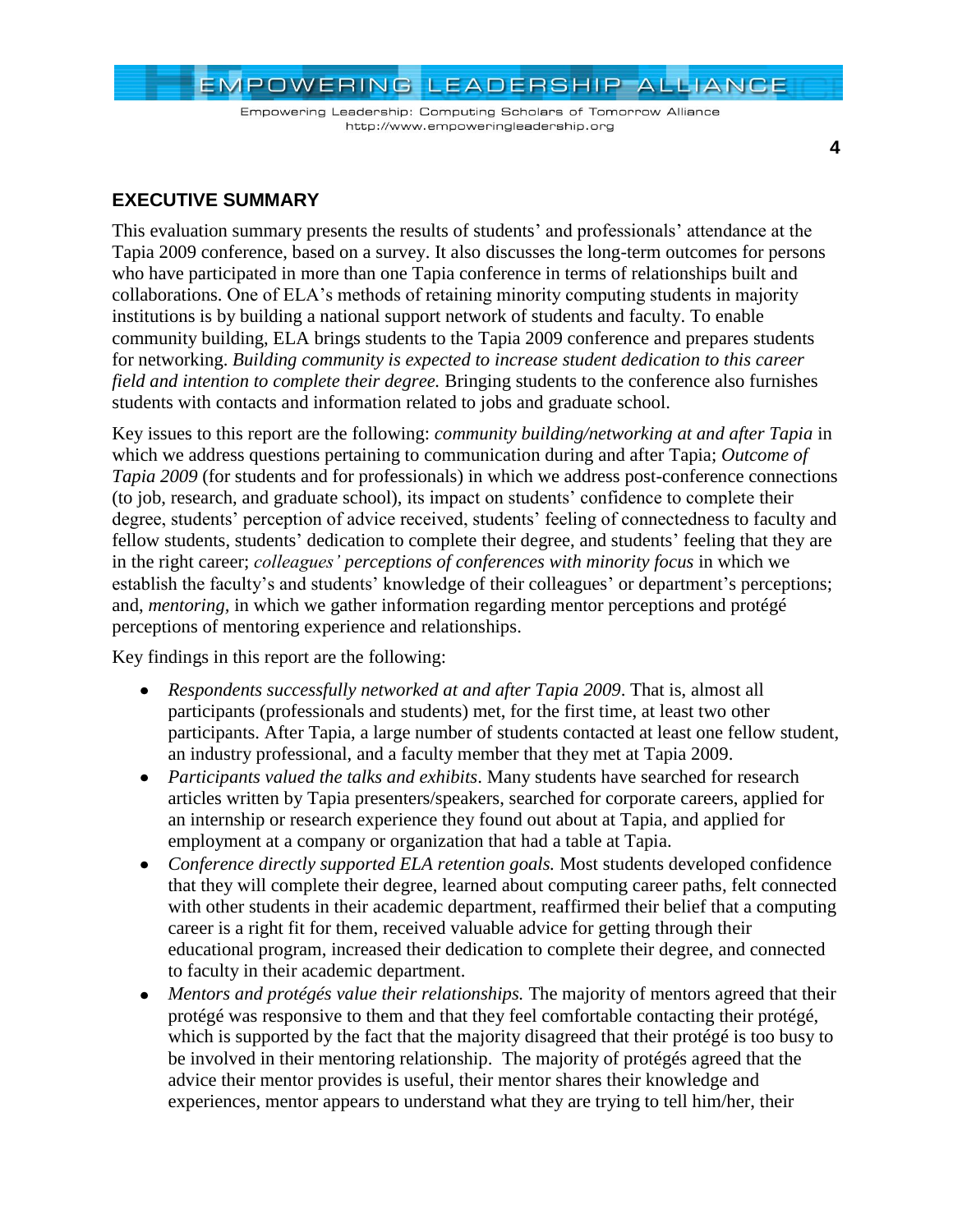Empowering Leadership: Computing Scholars of Tomorrow Alliance http://www.empoweringleadership.org

mentor is responsive to them, and they feel comfortable contacting mentor; this is supported by the fact that the majority disagreed that mentor is too busy to be involved in their mentoring relationship.

Acknowledging that ELA (through events like Tapia) already engages in some of the activities highlighted here, the key recommendations in this report serve as encouragement towards sustaining, and when applicable improving, what is already done. Our key recommendations are that ELA should continue to:

- *Nurture relationships between students and professionals.* Develop mechanisms aimed to encourage relationships established at Tapia between students and professionals (both those that have not witnessed follow up and those that have).
	- o One way to do this is to have professionals (faculty and industry representatives) to initiate conversation with students either via e-mail or phone; students may appreciate having a role model, or someone they respect, contact them and find out how they are doing.
	- o Investigate (through research) why some relationships, i.e., mentoring and general networking, established at Tapia celebrations work while others do not work over time.
- *Maximize on professional connections.* Take advantage of the fact that most professionals  $\bullet$ were very positive about the contribution of ELA. A large number of professionals claimed that participation in ELA gives them (a) a feeling that they can contribute to the success of minority students nationwide; (b) a better understanding of how to retain and advance under-represented students in computing; (c) an opportunity to give back to the community; and, (d) an opportunity to connected to students, post-docs, or future colleagues.
	- o Keep the link between the value professionals see in ELA and practical ways they can contribute to ELA"s mission.
	- o Encourage students to apply for internships and employment in companies that have a table at Tapia
	- o Encourage organizations/companies to organize small employment/internship presentations and screenings/interviews at the conference. These presentations and screenings can be on a pre-registration basis and students who participate can have the opportunity to receive advice on aspects such as how to present themselves when seeking a position, what strengths they have in their resume/vitae, and what specific sub-careers (that is, within computing) are they most likely to get hired for.
- *Create purposeful opportunities for all students to eventually experience degree completion, career paths, and connecting to faculty and other professionals.* Take advantage of professionals' positive view of participation in ELA and of students' positive experience at Tapia—confidence that they will *complete their degree*, learning about *computing career paths*, reaffirming their belief that a computing career is a right fit for them, receiving valuable advice for getting through their educational program, increasing their dedication to complete their degree, and *connecting to faculty*.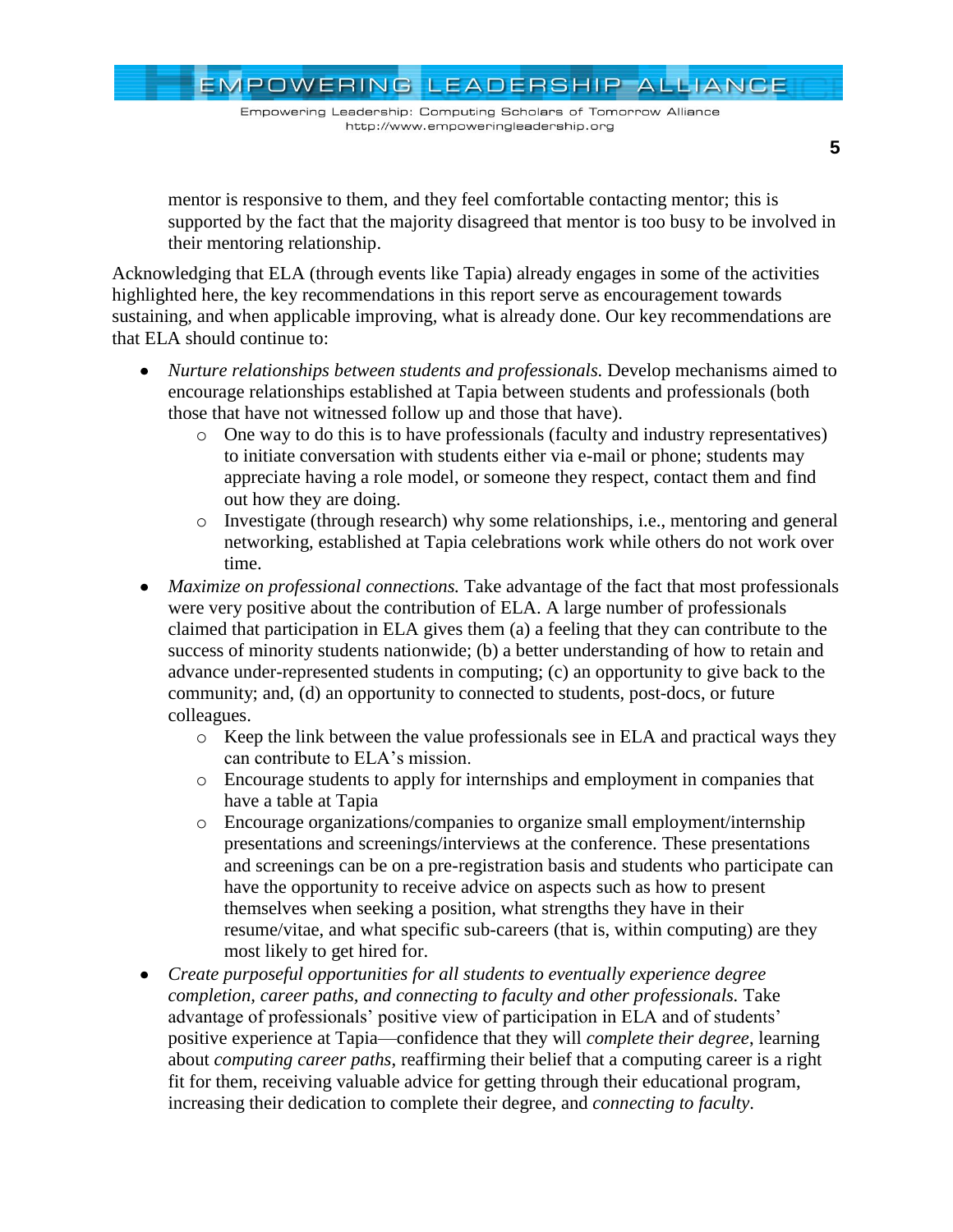EMPOWERING LEADERSHIP ALLIANCE

- Consider alternative ways to reach non-Joiners. Many students do not care to join groups whether related to minority issues or not, and perhaps for various reasons. We are concerned that the students who are presently part of ELA are not the most at risk for attrition.
- *Continue to work toward effective mentoring.* Encourage mentors to take the initiative to  $\bullet$ restore discontinued relationships and continue to nurture ongoing mentor-protégé relationships through the *ELA Online mentoring* and other available platforms. Continue to encourage more frequency of communication between mentor-protégé. The data suggest that a large number of mentors are not meeting the program"s guideline of communicating weekly with their protégés, which may be a direct result of lack of set goals for the mentoring relationship. This could also mean that mentors sign up into the program, but do not follow up on their commitment.
- *Build Special Interest and Implementation Groups (SIIGs) in order to facilitate ELA in reaching its objectives*. Each SIIG will focus on specific goals such as participating in developing research-based materials to distribute to faculty, chairs, CS researchers, advisors, etc.; running student-professionals (academics and industry) networking sessions in conferences and beyond conferences; leverage research partnerships-byinterest among students, faculty, and industry-based researchers by serving as a research match-maker.
- *Investigate the reasons behind the low numbers of ELA facebook joiners and how to enhance the experience of those who join* in order to foster the building of an effective community through social networking.

## **1. INTRODUCTION**

The Empowering Leadership Alliance (ELA) has the goal of retaining every minority computing student in a majority institution in the United States. One of ELA"s methods of retaining minority computing students in majority institutions is by building a national support network of students and faculty. To enable community building, ELA brings students to the Tapia 2009 conference and prepares students for networking. Building community is expected to increase student dedication to this career field and intention to complete their degree. Bringing students to the conference also furnishes students with contacts and information related to jobs and graduate school. This evaluation summary presents the results of students and professionals' attendance at the Tapia 2009 conference, based on a survey. It also discusses the long-term outcomes for persons who have participated in more than one Tapia conference in terms of relationships built and collaborations. The survey link was sent to respondents, for the first time, 15 days after the conference. Five reminders were sent to those who did not respond, with the last being sent on May 3, 2009.

In the body of the report we have included only tables 1 to 8; all other tables are in the appendix. Please note that the order of the cross-referenced tables in the body of the report results from this selective inclusion of tables (e.g., Table 8 is cited before Table 1 because Table 8 was placed in the appendix yet it is relevant to material in the early part of this report).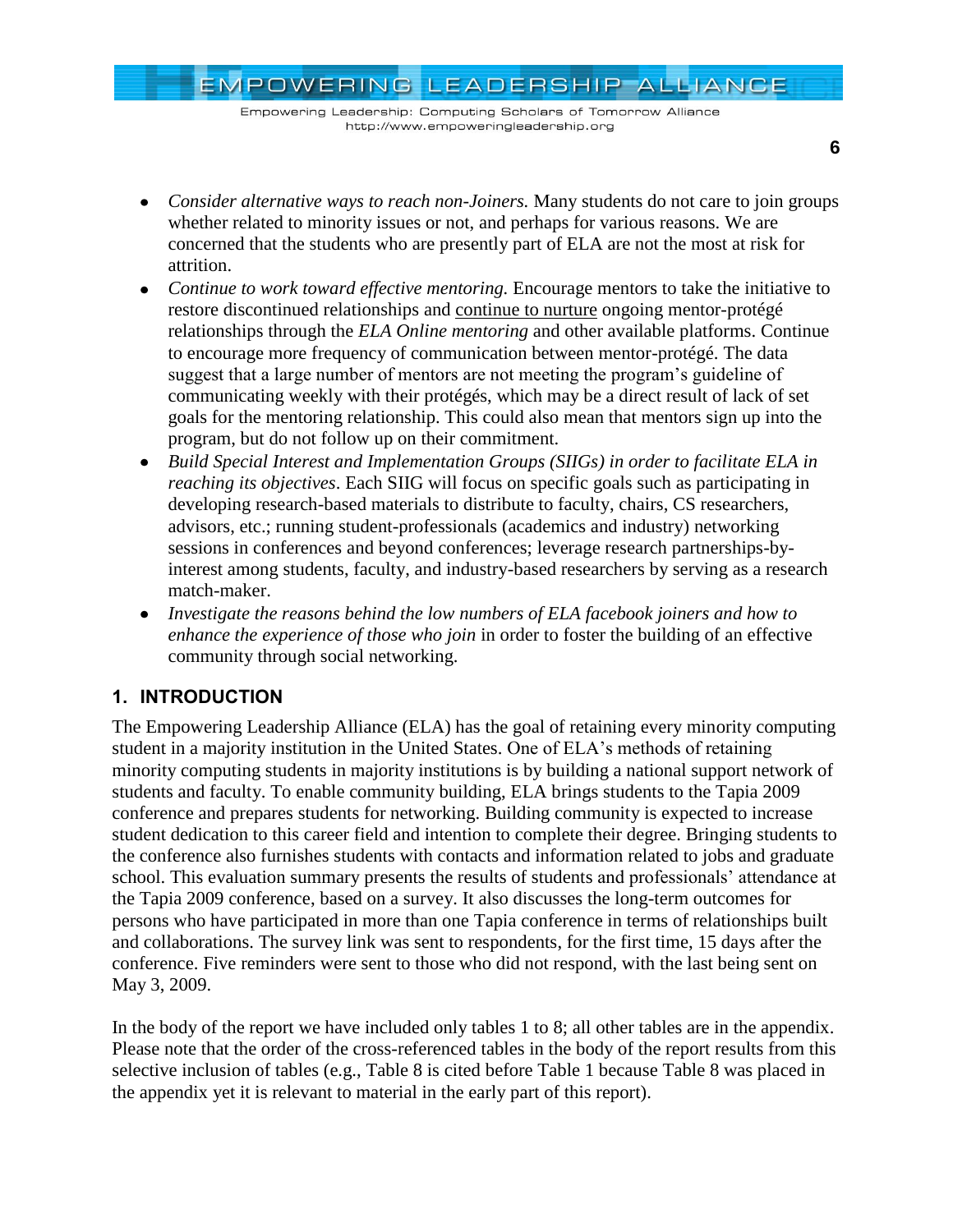Empowering Leadership: Computing Scholars of Tomorrow Alliance http://www.empoweringleadership.org

**7**

### 1.1. Overall satisfaction was high

[Table 12](#page-22-0) (see Appendix) shows that most respondents were satisfied (71% were very satisfied and 25% were somewhat satisfied) with Tapia 2009 and only three percent were somewhat unsatisfied. Consequently, given the right timing and availability of funds, the majority of respondents were likely to attend Tapia 2011 (74% were very likely and 20% were somewhat likely) and only three percent were somewhat unlikely and two percent not at all likely to attend. In addition, the data shows that the majority were likely to recommend attendance of Tapia 2011 (80% were very likely and 18% were somewhat likely) and only two percent were somewhat unlikely. *This data show that Tapia celebration should continue to be held in the future.*

### 1.2. Profile of ELA Respondents

This report is based on the Tapia Conference survey responses provided by the 95 ELA members of which 65 percent were students and 35 percent were professionals. [Figure 1](#page-6-0) shows that among professionals, 55 percent were faculty at academic institutions, 18 percent were non-academic scientists, and 27 percent were sponsors, recruiters, and organizers. Among students, 31 percent were undergraduates, 21 percent were working on their master's or professional degree, and 48 percent were Ph.D. students. For tabular data, see Appendix, [Table 9](#page-21-0) and [Table 10.](#page-21-1) In terms of age, 34 percent of respondents were within the 18-24 age group, 38 percent within the 25-35 group, 13 percent within the 36-45 group, six percent within the 46-55, and nine percent were over 55.



**Figure 1: ELA Survey Respondents' Occupations**

<span id="page-6-0"></span>Respondents were almost evenly split along gender lines for both students and professionals (see [Table 11\)](#page-21-2). In regards to race/ethnicity, 32 percent of the respondents were Hispanics and 69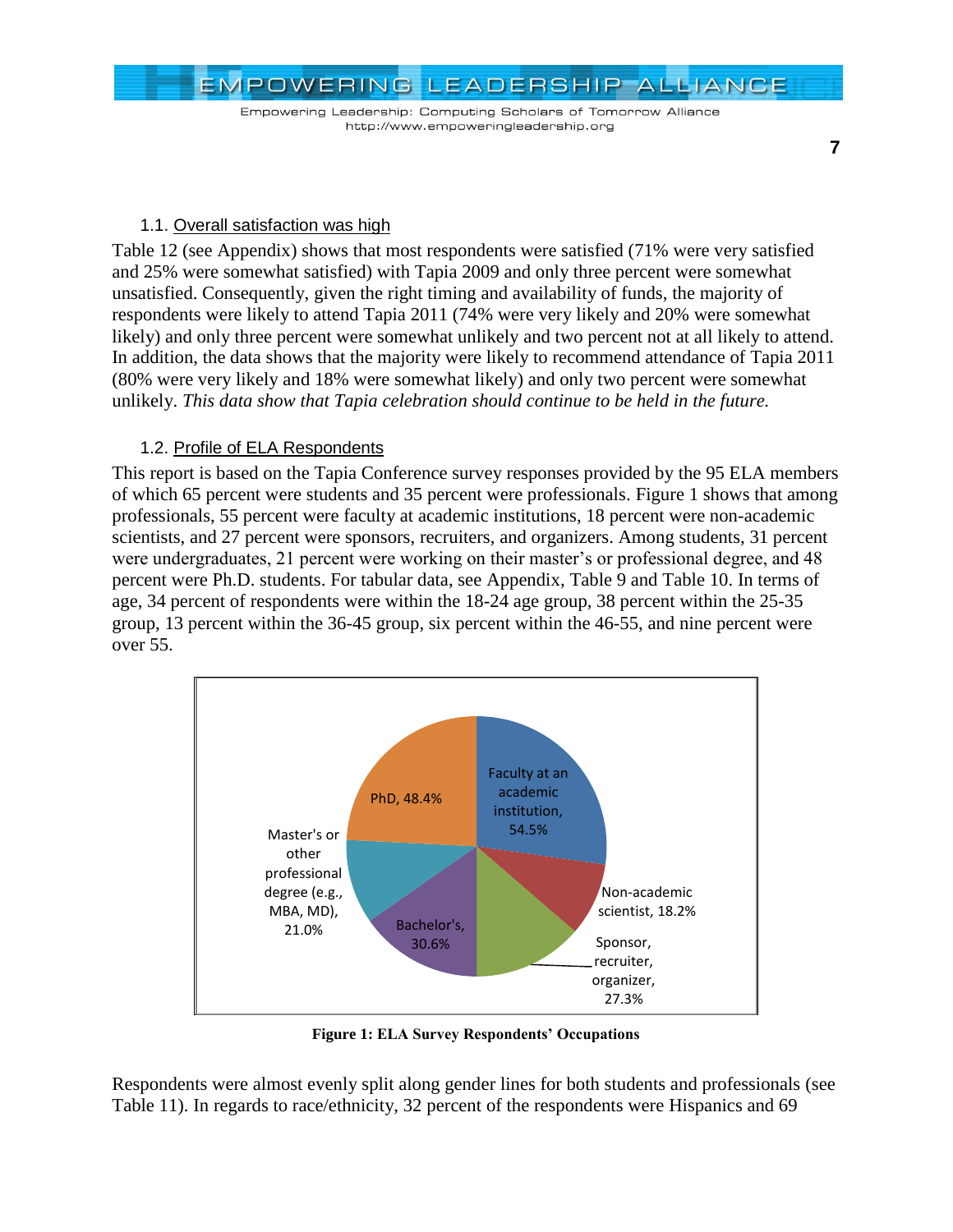EMPOWERING LEADERSHIP ALLIANCE

**8**

percent were non-Hispanic. Specifically, respondents" race/ethnicity (see [Figure 2\)](#page-7-0) composition was 41 percent African American, 28 percent Mexican or other Latin American, 30 percent white, three percent American Indian or Alaskan native, one percent Asian Indian, two percent other Asian, and seven percent another race or ethnicity. In regards to country of citizenship, 83 percent of the students were citizens of the United States and 17 percent from countries other than the United States (Mexico, The Commonwealth of Dominica, Dominican Republic, Laos, El Salvador, Italy, Guatemala, Greece, Ecuador, Canada, and France).

Among the students, 55 students claimed feeling connected with other students in their academic department and 46 students claimed to have connected to faculty in their academic department. This raises the question of whether the ELA reached the students who most need help with retention and has led us (the evaluation team) to recommend the ELA to make the best possible attempt to reach beyond the present population because we argue that *many students do not care to join groups whether related to minority issues or not, and perhaps for various reasons. We are concerned that the students who are presently part of ELA are not the most at risk for attrition. Consequently, raise two fundamental questions for reflection: How will ELA reach the nonjoiners? Given that students who attended Tapia claimed to be connected in their departments, is there an alternative to reaching them through advisors, faculty, and fellow students, etc.?*



**Figure 2: Race/Ethnicity**

### <span id="page-7-0"></span>1.3. Reasons for Attending

The majority, i.e., 55 percent of respondents, attended Tapia for the first time, 22 percent had attended one in addition to Portland, ten percent had attended two, six percent had attended three, and another six percent had attended four (see Appendix, [Table 13\)](#page-22-1). *The high percentage of repeat participation suggests that the conference is meeting the needs of a considerable number of participants.* [Table 14](#page-23-0) (see Appendix) shows that most respondents reported that their most influential reason for attending Tapia was to meet professionals in the field (24%), followed by those who claimed that their most influential reason was to meet other students who are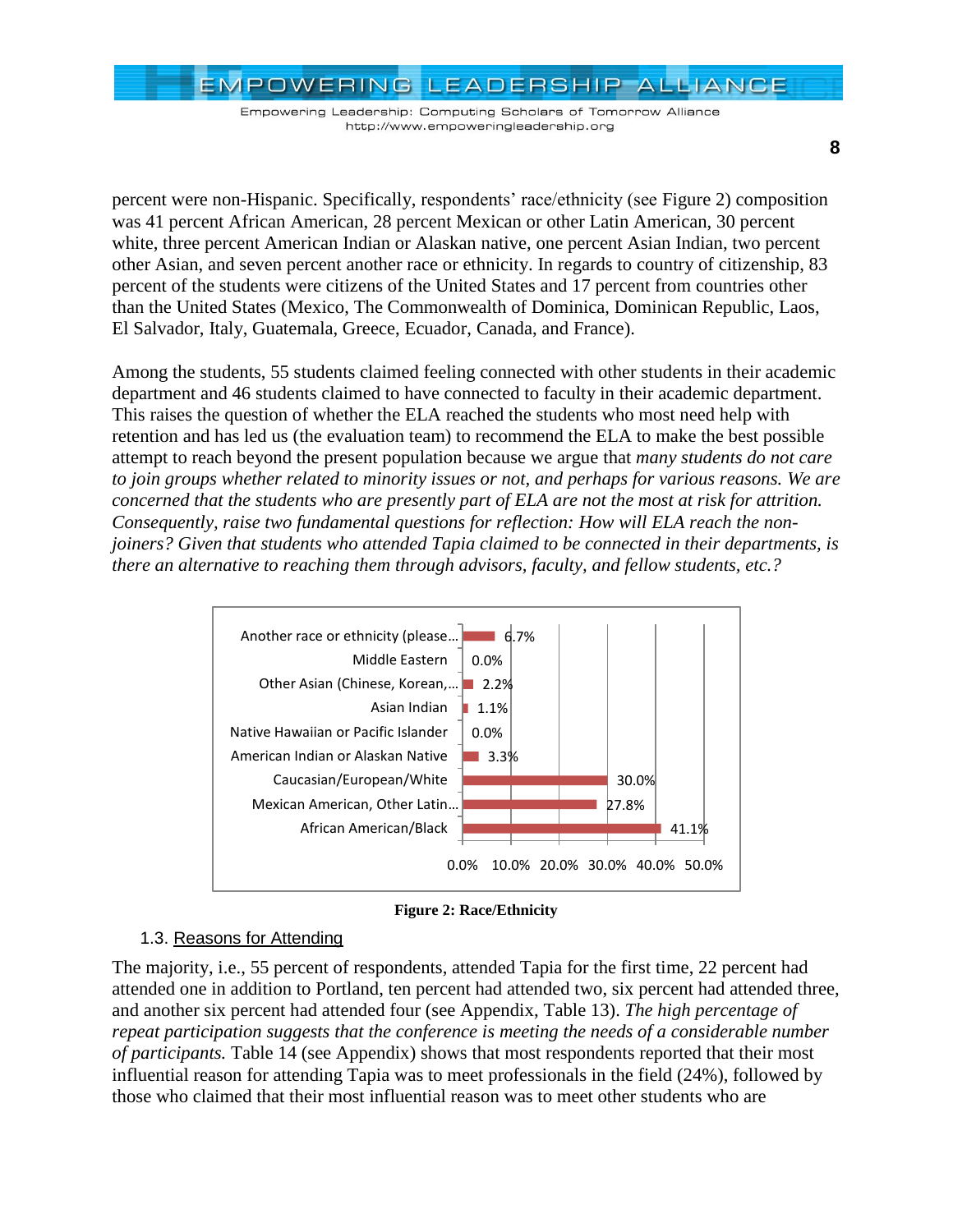EMPOWERING LEADERSHIP ALLIANCE

**9**

underrepresented in computing (23%); 16 percent claimed that a professor encouraged them to attend; six percent wanted to meet recruiters for internships, jobs, post-docs, etc.; six percent to see technical presentations, three percent to see keynote; three percent to participate in robotics competition; two percent to attend the doctoral consortium; and, two percent in response to a friend"s invitation. *The data suggests that respondents' reason for participating is compatible with the conference's aim of creating opportunities for networking.*

# **2. COMMUNITY BUILDING/NETWORKING AT AND AFTER TAPIA**

Community building is measured by determining how many people one met during the conference, held authentic conversations<sup>1</sup> with, or contacted since the conference. The ELA attendees who responded to the survey seem to have met and conversed with many people they did not already know at Tapia 2009, as shown in [Table 1.](#page-8-0) Both students and professionals newly met and conversed with three or more people—86 respondents met three or more faculty, nonacademic researchers, or industry members (in general); 94 respondents met with at least three students for the first time; 81 met with faculty, non-academic researchers, or industry members not from their home department/organization; 87 percent met with at least three students, not from their home institution, for the first time. Not surprisingly, professionals held significantly more conversations with other professionals than did students [t (81)=3.007, *p*=.004].

|                                                                                                                                                                      | <b>None that</b><br>I know of | $1 - 2$ | $3 - 4$ | 5 or more |
|----------------------------------------------------------------------------------------------------------------------------------------------------------------------|-------------------------------|---------|---------|-----------|
| How many faculty, non-academic researchers,<br>or industry members did you meet for the first<br>time at Tapia 2009?                                                 |                               | 8       | 24      | 62        |
| How many students did you meet for the first<br>time at Tapia 2009?                                                                                                  | 0                             |         | 10      | 84        |
| With how many faculty, non-academic<br>researchers, or industry members not from<br>your home department/organization did you<br>have a conversation* at Tapia 2009? |                               | 12      | 22      | 59        |
| With how many students not from your home<br>department/organization did you have a<br>conversation* at Tapia 2009?                                                  | 0                             |         | 12      | 75        |

### <span id="page-8-0"></span>**Table 1: People met and held conversations with at Tapia 2009**

 $\overline{a}$ 

The results in [Table 15](#page-23-1) (see Appendix) indicate that there is a statistically significant difference between the mean for *authentic conversation with students not from home department/organization* for Hispanics and non-Hispanics (t = -.979, p = .040). In other words, non-Hispanic students have a statistically significant higher mean score (3.75) on authentic conversation than Hispanic students (3.62).

<sup>&</sup>lt;sup>1</sup> Having a conversation was defined explicitly in the survey as "That is, more than 'hi, nice to meet you' but truly engage each other about some topic of mutual interest, career or educational goals, etc."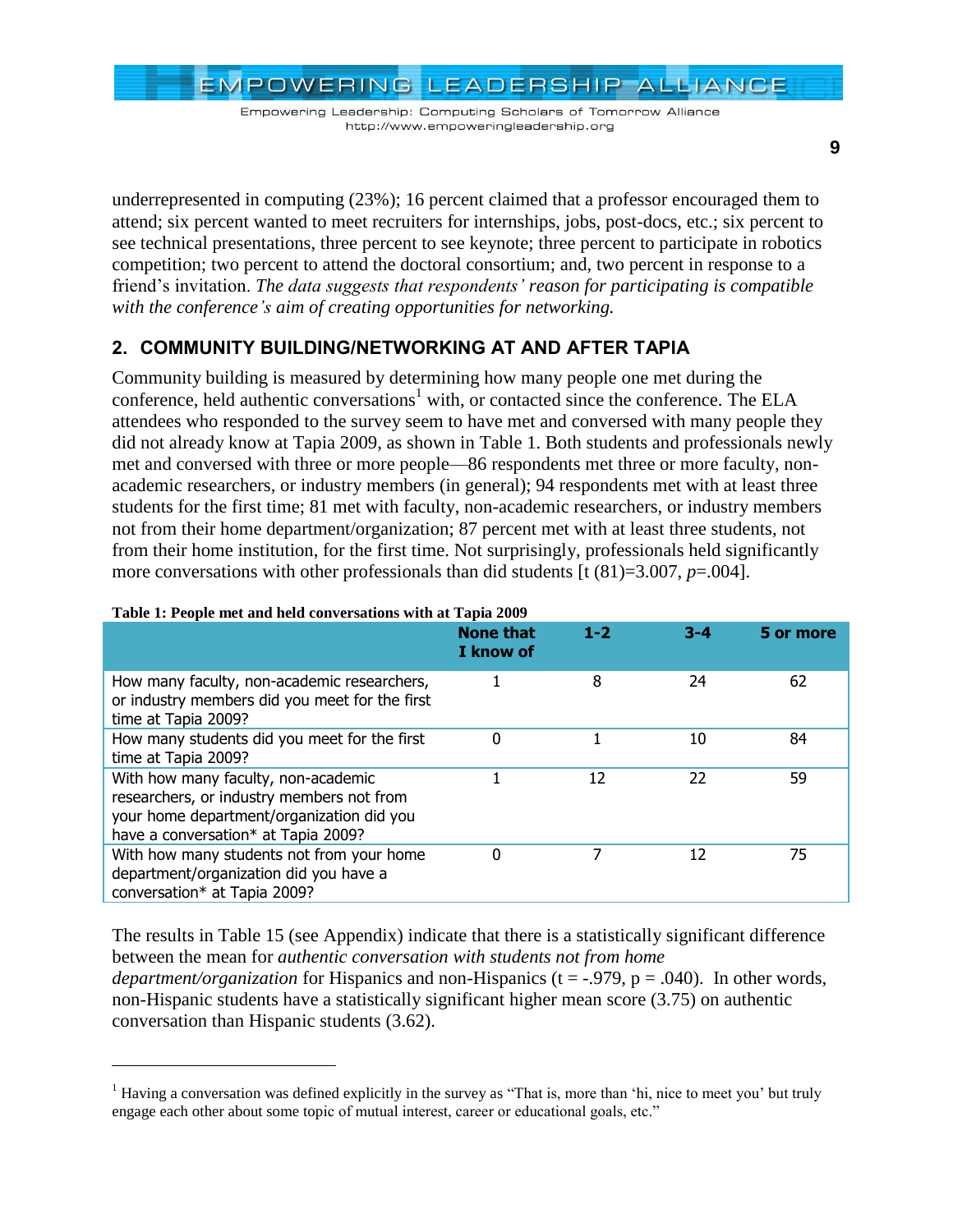Empowering Leadership: Computing Scholars of Tomorrow Alliance http://www.empoweringleadership.org

Survey responses (see [Table 2\)](#page-9-0) were received between 15 and 29 days after the conference.<sup>2</sup> The survey asked what kinds of contacts people had made after they left Portland, with what frequency, and about different purposes. Most professional ELA members, i.e., 29 out of 32 respondents, had gone back to their home institution or organization and talked to their colleagues about it and many, i.e., 19 respondents, had contacted a researcher they met for the first time at Tapia 2009 (19/32). Many had post-conference involvement with students they met in Portland—for instance, 19 communicated with a student about graduate school and 19 had communicated with students about internships. While only six assisted students with graduate application, three invited a student to collaborate on a research project or paper presentation, seven communicated about scholarships, this had happened on numerous occasions.

|                                                                                                       | Yes,<br>more<br>than<br>once | Yes, on<br>one<br>occasion | <b>No</b>      | <b>Not</b><br><b>Applicable</b> | <b>Response</b><br>Count |
|-------------------------------------------------------------------------------------------------------|------------------------------|----------------------------|----------------|---------------------------------|--------------------------|
| Spoken to colleagues at my home<br>institution/organization about Tapia<br>2009.                      | 24                           | 5                          | $\overline{2}$ | 1                               | 32                       |
| Contacted an academic or non-academic<br>researcher I first met at Tapia 2009.                        | 12                           | 9                          | 10             | 1                               | 32                       |
| Communicated with a student I met at<br>Tapia 2009 who is interested in<br>graduate school.           | 12                           | 5                          | 12             | 3                               | 32                       |
| Assisted a student I met at Tapia 2009<br>with the graduate school application<br>process.            | 4                            | $\overline{2}$             | 22             | 4                               | 32                       |
| Invited a student I met at Tapia 2009 to<br>work with me on a<br>paper/presentation/research project. | 1                            | $\overline{2}$             | 25             | 4                               | 32                       |
| Helped a student I met at Tapia 2009 to<br>find or apply for a scholarship.                           | 4                            | 3                          | 21             | 4                               | 32                       |
| Communicated with students I met at<br>Tapia 2009 about internship<br>opportunities.                  | 11                           | 8                          | 11             | $\overline{2}$                  | 32                       |

#### <span id="page-9-0"></span>**Table 2: ELA Professional Survey Respondents' Post-Conference Contacts**

As shown in [Table 16](#page-24-0) (see Appendix), student respondents were also actively seeking out each other and professionals they had met at the conference. By the time of the survey, more than half of the student respondents had contacted a faculty member they had met at Tapia 2009 and nearly 80 percent of students had contacted a student member they met at least once. More than half of students also reported having contacted industry professionals. It is not possible to know

 $\overline{a}$ 

 $2$  There is no statistical difference in responses in comparing the time difference in response.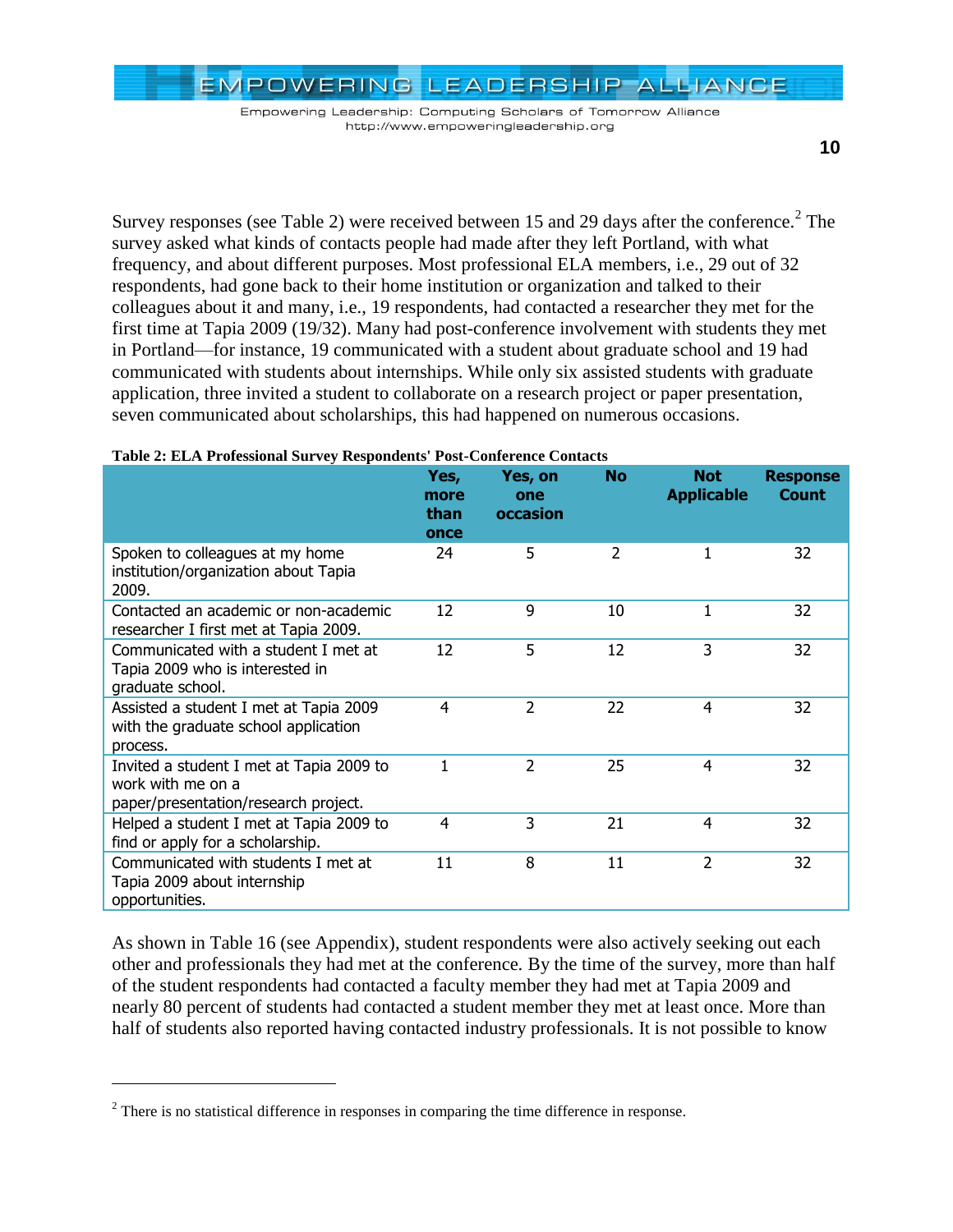EMPOWERING LEADERSHIP ALLIANCE Empowering Leadership: Computing Scholars of Tomorrow Alliance http://www.empoweringleadership.org

**11**

whether the contact is ongoing, but the relationships have been brokered as a result of participating in the conference.

Overall, t*he data suggest that Tapia has a very positive impact toward community building among ELA members. Most respondents had told others in their home institution/organization about Tapia and/or communicated with more than one person they had met at Tapia. This is an important landmark and serves as a word-of-mouth advertisement of ELA activities and a possible gateway to widen the community. ELA should maximize on the use of this vehicle by purposefully requesting members to continue to talk to their institution/organizations about ELA activities, in general.*

# **3. PERCEPTIONS AND OUTCOMES FROM TAPIA CONFERENCE ATTENDANCE**

Overall, [Table 17](#page-24-1) (see Appendix) shows that respondents successfully networked at Tapia 2009. That is, close to 100 percent of the professionals and students met, for the first time, at least two other participants (e.g., faculty, non-academic researcher, industry member, and/or student from home institution or not from home institution).

*Long-term benefits of participating in Tapia conferences are evident in the fact that those who participated in more than one Tapia conference recognize others (not only from Tapia conferences, but also from other professional or technical events). This sense of lasting benefits of participation is one of keys to building a sense of community and can, if intentionally directed, become a vehicle for the integration of new participants (particularly students) who are just starting to feel this larger community.* [Table 18](#page-25-0) shows that 35 respondents (35/43) felt like they knew someone in Tapia 2009 because they had connected with at least one person at previous Tapia conferences—or had known someone from other professional or technical conferences and could recognize and talk to them at Tapia.

Another evidence of community resulting from pre-Tapia 2009 networking is seen in the fact that 35 respondents (35/43) had given career or academic advice to at least one person, 32 respondents (32/42) made social plans with at least one person, 32 respondents (32/43) sought career or academic advice from at least one person, 31 respondents (31/43) contacted at least one person about job opportunities, 30 respondents (30/42) contacted at least one person about educational opportunities, one half of respondents (21/42) collaborated in another way—e.g., cochaired a conference committee—with at least one person, and 24 respondents contacted at least one person about academic employment opportunities. *While the number of collaborations may seem small, given the nature of efforts involved, it is noteworthy that 14 respondents (14/43) collaborated in research, ten respondents co-authored a published research article, 12 respondents co-authored a grant proposal, and seven co-authored another type of published article. This is not to say that the low number of collaborations are the desirable outcome, but to point out that ELA is on the right track in regards to engaging its members in research and grant collaborations.*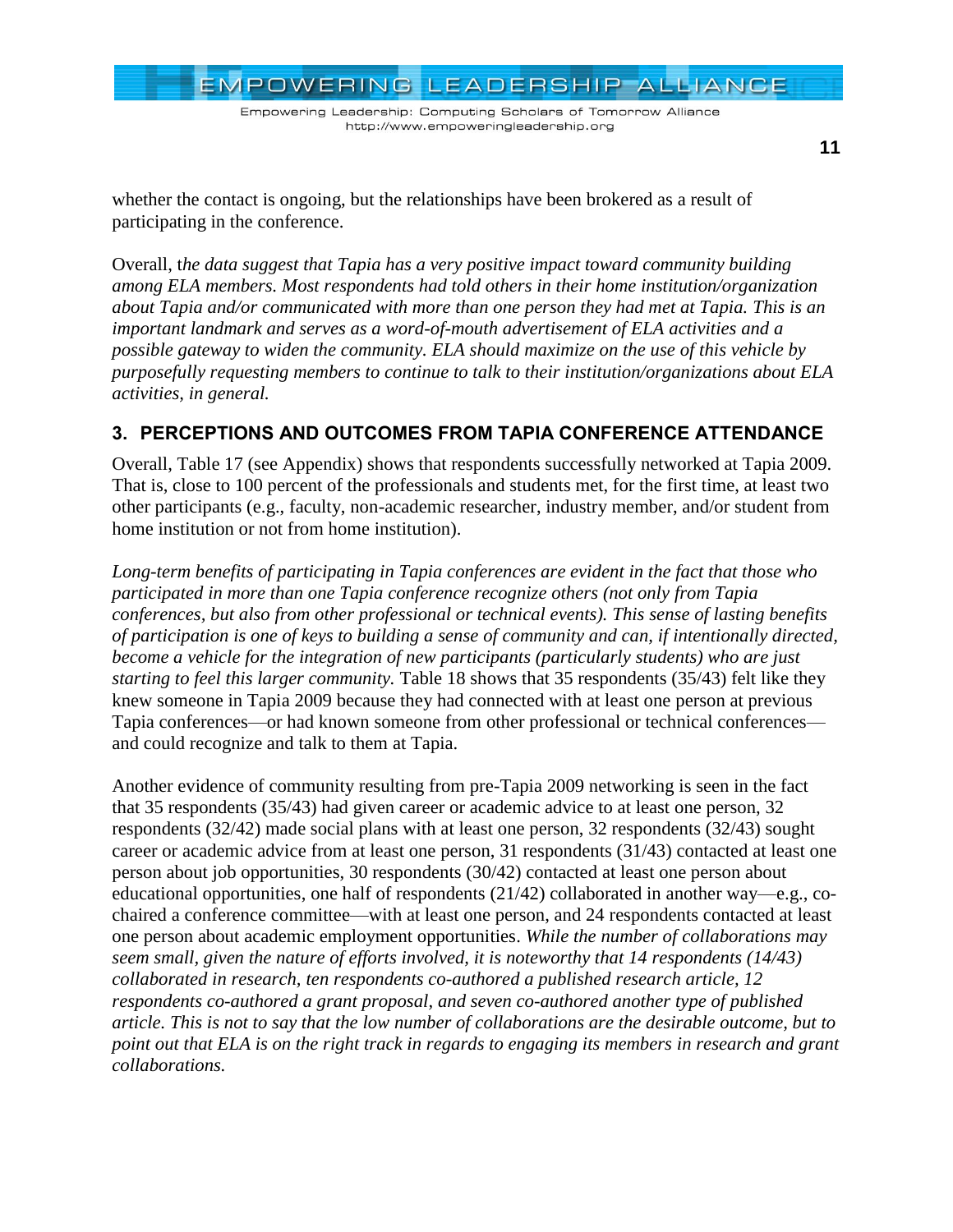

### **12**

## **4. OUTCOME OF TAPIA 2009**

### 4.1. Students Valued Talks and Professional Connections

[Table 3](#page-11-0) shows that, as a result of attending the Tapia conference, 32 students claimed to have searched for research articles written by Tapia 2009 presenters/speakers at least once; 32 claimed to have searched for corporate careers; 19 claimed to have applied for employment at a company or organization that had a table at the conference; 22 claimed to have applied for internship or research experience; 18 UG/Masters' students claimed to have inquired about graduate school opportunities. On the other hand, only one UG/Masters" student claimed to have applied to graduate school; and, only two Ph.D. students claimed to have applied for a post-doc opportunity.

|                                                                                                                 | <b>More than</b><br>once | Once | No |
|-----------------------------------------------------------------------------------------------------------------|--------------------------|------|----|
| Student: I have searched for research articles written by Tapia 2009<br>presenters/speakers.                    | 12                       | 20   | 30 |
| Student: I have searched for corporate careers based on information<br>received at Tapia 2009.                  | 22                       | 10   | 30 |
| Student: I have applied for employment at a company or organization that<br>had a table at Tapia 2009.          | 6                        | 13   | 40 |
| Student: I have applied for an internship or research experience I found<br>out about at Tapia 2009.            | 6                        | 16   | 37 |
| UG/Masters: I have inquired about graduate school opportunities based on<br>information obtained at Tapia 2009. | 14                       | 4    | 7  |
| UG/Masters: I have applied for graduate school based on information from<br>Tapia 2009.                         |                          |      | 21 |
| PhD: I have applied for a post-doc opportunity I found out about at Tapia<br>2009.                              |                          | 2    | 21 |

### <span id="page-11-0"></span>**Table 3: Post-Conference Connections to Jobs, Research, and Grad School**

Pertaining to post-Tapia 2009 activities (see Appendix, [Table 19\)](#page-26-0), 49 students claimed to have contacted at least one fellow student that they met at Tapia 2009, 37 claimed to have contacted an industry professional they first met at Tapia, 33 claimed to have contacted a faculty member they first met at Tapia, 32 students claimed to have searched for research articles written by Tapia presenters/speakers, 32 claimed to have searched for corporate careers, 22 claimed to have applied for an internship or research experience they found out about at Tapia, and 19 claimed to have applied for employment at a company or organization that had a table at Tapia.

Overall, *students valued the presentations at Tapia and showed interest in learning more about the subjects covered by presenters. They also valued the professional connections and sought professional opportunities, as a result. There is still work to be done in regards to motivating students to pursue a graduate degree.*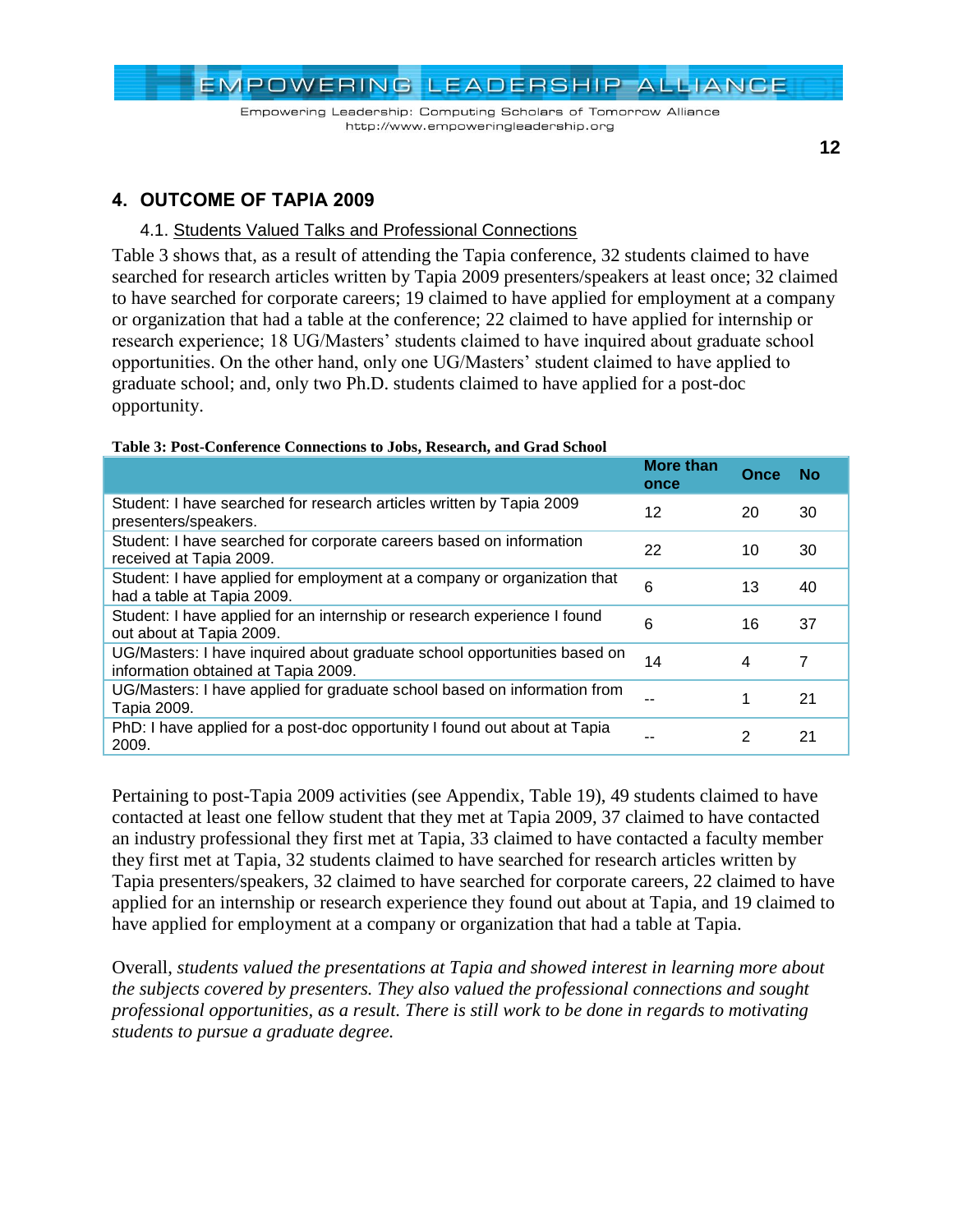Empowering Leadership: Computing Scholars of Tomorrow Alliance http://www.empoweringleadership.org

**13**

# **5. CONFERENCE ATTENDANCE CONTRIBUTES TO ELA RETENTION GOALS**

Another important outcome of Tapia 2009 can be measured through, among other things, (a) its impact on students' confidence to complete their degree, (b) students' perception of advice received, (c) students" feeling of connectedness to faculty and students, (d) students dedication to complete their degree, and (e) students feeling that they are in the right career. From [Table 4](#page-12-0) we derive that outcomes of Tapia were that 61 students developed confidence that they will complete their degree; 53 students claimed to have learned about computing career paths; 54 students claimed that technical talks were easy to understand, which implies that the intended messages were communicated effectively between presenters and students; 55 students claimed that Tapia reaffirmed their belief that a computing career is a right fit for them; 51 students claimed to have received valuable advice for getting through their educational program; and 49 students claimed to have increased their dedication to complete their degree.

|                                                                                            | <b>Disagree</b><br>strongly | <b>Disagree</b> | <b>Agree</b> | <b>Agree</b><br>strongly | Don't<br>know/Not<br>applicable | <b>Response</b><br><b>Count</b> |
|--------------------------------------------------------------------------------------------|-----------------------------|-----------------|--------------|--------------------------|---------------------------------|---------------------------------|
| I am confident that I will<br>complete my degree.                                          | 0                           | $\mathbf{0}$    | 7            | 54                       | 1                               | 62                              |
| The technical talks at Tapia<br>2009 were easy for me to<br>understand.                    | 0                           | $\overline{7}$  | 25           | 29                       | 1                               | 62                              |
| I received valuable advice at<br>Tapia 2009 for getting through<br>my educational program. | 0                           | 3               | 24           | 27                       | 7                               | 61                              |
| I learned about computing<br>career paths at Tapia 2009.                                   | $\mathbf{1}$                | 3               | 29           | 24                       | 4                               | 61                              |
| I feel connected to faculty in my<br>academic department.                                  | $\overline{2}$              | 11              | 28           | 18                       | 2                               | 61                              |
| I feel connected with other<br>students in my academic<br>department.                      | $\mathbf{1}$                | 8               | 30           | 22                       | $\mathbf{0}$                    | 61                              |
| Attending Tapia 2009 increased<br>my dedication to complete my<br>degree.                  | $\mathbf 0$                 | 6               | 15           | 34                       | 5                               | 60                              |
| Attending Tapia 2009 reaffirmed<br>my belief that a computing<br>career is right for me.   | 0                           |                 | 23           | 32                       | 5                               | 61                              |

#### <span id="page-12-0"></span>**Table 4: Level of Agreement/Disagreement with the Impact of Tapia**

Out of 32 respondents, there were 14 who inquired about graduate school based on information obtained at Tapia and none applied for graduate school; four inquired about graduate school and one applied (see Appendix, [Table 20\)](#page-26-1). Out of 30 respondents (see Appendix, [Table 21\)](#page-26-2), seven percent applied once to a post-doctorate and the rest had either not applied (70%) or the question was not applicable to their situation (23%). *This data suggest that there is great need to make students aware of pathways towards graduate school and post-doctoral opportunities. It is*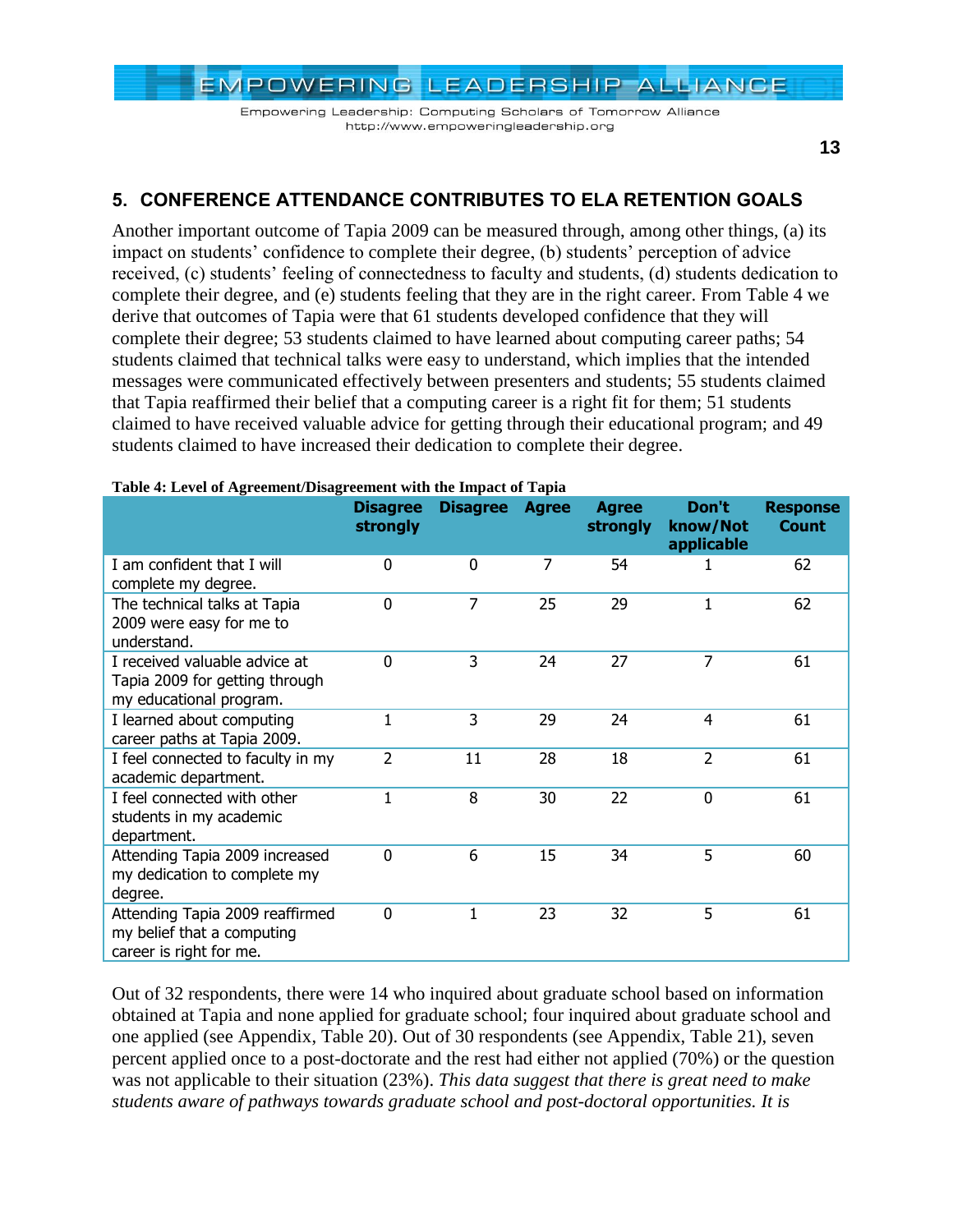Empowering Leadership: Computing Scholars of Tomorrow Alliance http://www.empoweringleadership.org

*ELA's intention to increase the numbers of minorities with graduate education in computing, thus focusing on making students aware of graduate and post-graduate opportunities is crucial.*

### 5.1. Professionals

Out of 92 respondents (see Appendix, [Table 22\)](#page-27-0), most were very positive about the contribution of ELA. Seventy-eight claimed that participation in ELA gives them a feeling that they can contribute to the success of minority students nationwide; 70 claimed to get a better understanding of how to retain and advance under-represented students in computing; 76 claimed to get an opportunity to give back to the community; and, 75 claimed to get connected to students, post-docs, or future colleagues.

In regards to their overall participation at Tapia 2009 (see Appendix, [Table 23\)](#page-27-1), all nine professionals (recruiters/sponsors) who responded to this question agreed to have achieved their goals, six agreed that students valued their organization"s sponsorship, seven agreed that conference organizers valued their organization"s sponsorship, five agreed college/university faculty valued their organization's sponsorship, and all nine agreed that they would encourage their organization to participate in Tapia again.

Faculty perceived their great accomplishments to include networking, making real connections, seeing students enjoy the conference, seeing students realize the value of their research, etc.. [Table 5](#page-13-0) provides a summary of faculty perception of their accomplishments at Tapia 2009.

### <span id="page-13-0"></span>**Table 5: Faculty's Perception of Their Great Accomplishment at Tapia 2009 What was your greatest accomplishment at Tapia?**

### **Networking**

I made a real connection with a student here at my home university, who I had heard of but hadn't actually met before. She's interested in getting involved in another conference that I'm a part of, not only as a participant but an organizer.

Meeting a McNair student from Kean University, and establishing a relationship with their McNair program. They will be coming to Tufts in the summer for a visit.

UT sponsored 20 students to attend, so I was really happy that the students enjoyed the conference and got so much out of it. A few students have secured summer research program through Tapia.

I think I convinced a graduate student that the position she has been offered at a teaching college could allow her to creatively and productively involve students in authentic, meaningful research that would benefit both the students and her own research agenda.

speaking with the few computational biology students about options

# **6. INSTITUTIONAL PERCEPTIONS OF CONFERENCES WITH MINORITY FOCUS**

One of our concerns, which led us to asking Ph.D. students and academic faculty about perceptions of respondents" colleagues in home institution/organization, was the fact that going to such conferences often draws negative attention to student participants, i.e., such students are seen as "extra needy" and ones that merit "hand-downs." Knowing how their colleagues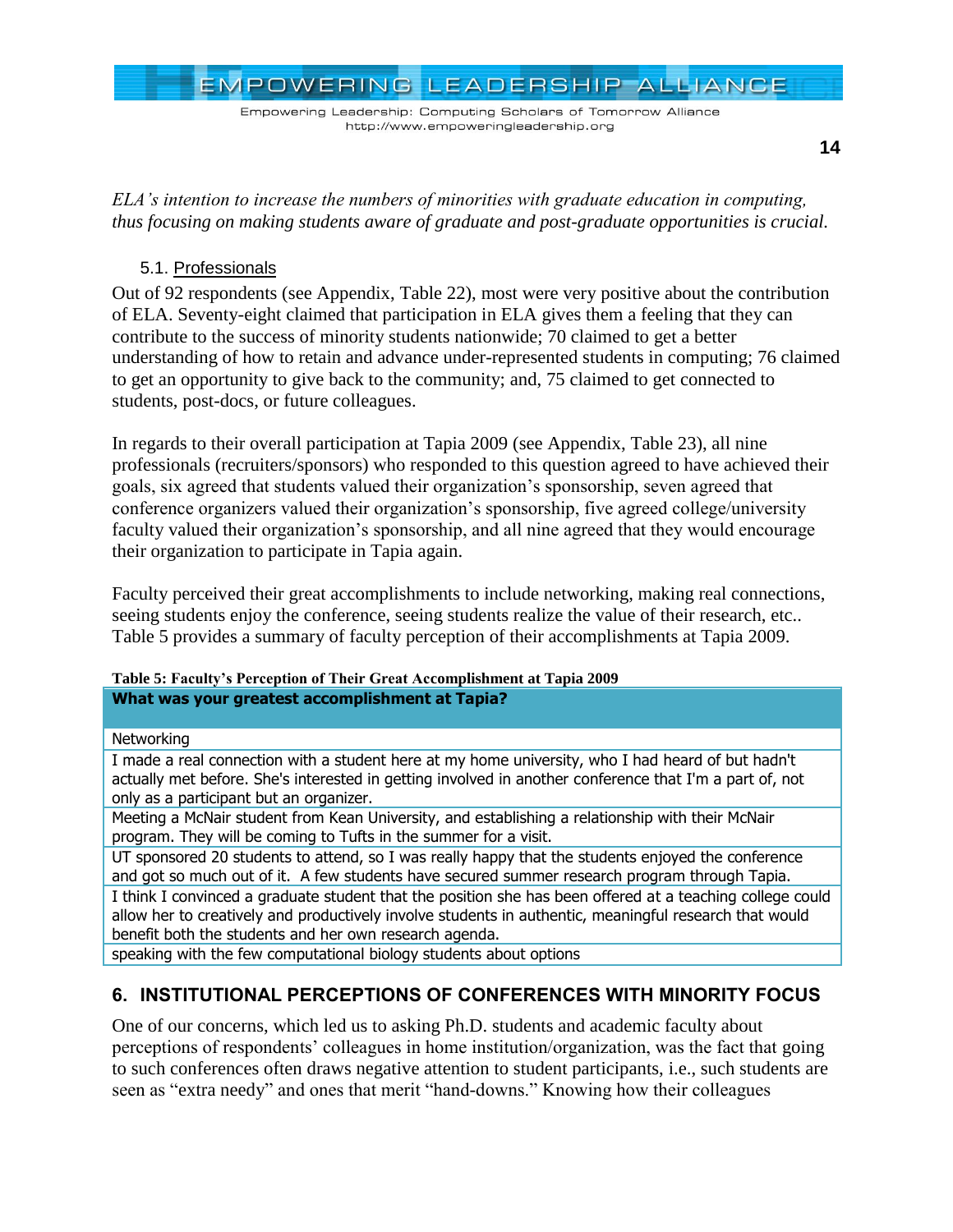EMPOWERING LEADERSHIP ALLIANCE

**15**

(students and faculty) perceive attending minority focused conferences can tell us about the local climate and further our understanding of what it is like to be a minority student, and faculty who supports minority efforts, in majority institutions.

### 6.1. Faculty Knowledge

[Table 6](#page-14-0) shows that most faculty members, i.e., 14 out of 23 respondents, claimed that a minority of their colleagues believe that such initiatives are important for helping with their (institution/organization) diversity goals and nine faculty members claimed that it is a majority of their colleagues who believe such initiatives to be important for their diversity goals. Eleven claimed that a minority of their colleagues believe that there is need for such initiatives, while only four claimed that it is a majority who saw the need and seven claimed that none of their colleagues saw the need for such initiatives. Eleven claimed that a minority of their colleagues believe that such initiatives take away attention from a research career, while seven claimed that it was a majority who saw such initiatives as taking away attention from research career and only four claimed that none of their colleagues saw initiatives as taking away attention from research career. Thirteen faculty members claimed that a minority of their colleagues believe that the department/organization should fund travel to these conferences, while six claimed that it is a majority of their colleagues who believe that the department/organization should fund these conferences and only three claimed that none of their colleagues believe that the department/organization should fund the conferences. *The data is evidence that a lot more work needs to be done among faculty in order to mobilize support for diversity efforts. This may be addressed through the ELA SIIGs as they disseminate research-based findings about the scientific contribution that a diverse community of researchers can bring to computing.*

| <b>A 8 8</b>                                                                  |                          |                                   |                                   |                         |                          |
|-------------------------------------------------------------------------------|--------------------------|-----------------------------------|-----------------------------------|-------------------------|--------------------------|
| <b>Answer Options</b>                                                         | None of my<br>colleagues | A minority<br>of my<br>colleagues | A majority<br>of my<br>colleagues | All of my<br>colleagues | <b>Response</b><br>Count |
| Such initiatives are<br>important for helping with<br>our diversity goals.    | 0                        | 14                                | 9                                 | $\Omega$                | 23                       |
| There is no need for such<br>initiatives.                                     | 7                        | 11                                | 4                                 | $\Omega$                | 22                       |
| Such initiatives take away<br>attention from a research<br>career.            | 4                        | 11                                | 7                                 | $\Omega$                | 22                       |
| The<br>department/organization<br>should fund travel to these<br>conferences. | 3                        | 13                                | 6                                 | $\Omega$                | 22                       |

**To your knowledge, what are your home institution/organization colleagues' perceptions of conferences intended to retain/advance underrepresented students? My colleagues believe** 

<span id="page-14-0"></span>**Table 6: Faculty's Knowledge, Colleagues' Perceptions of Minority-Centered Conferences**

6.2. Students' Knowledge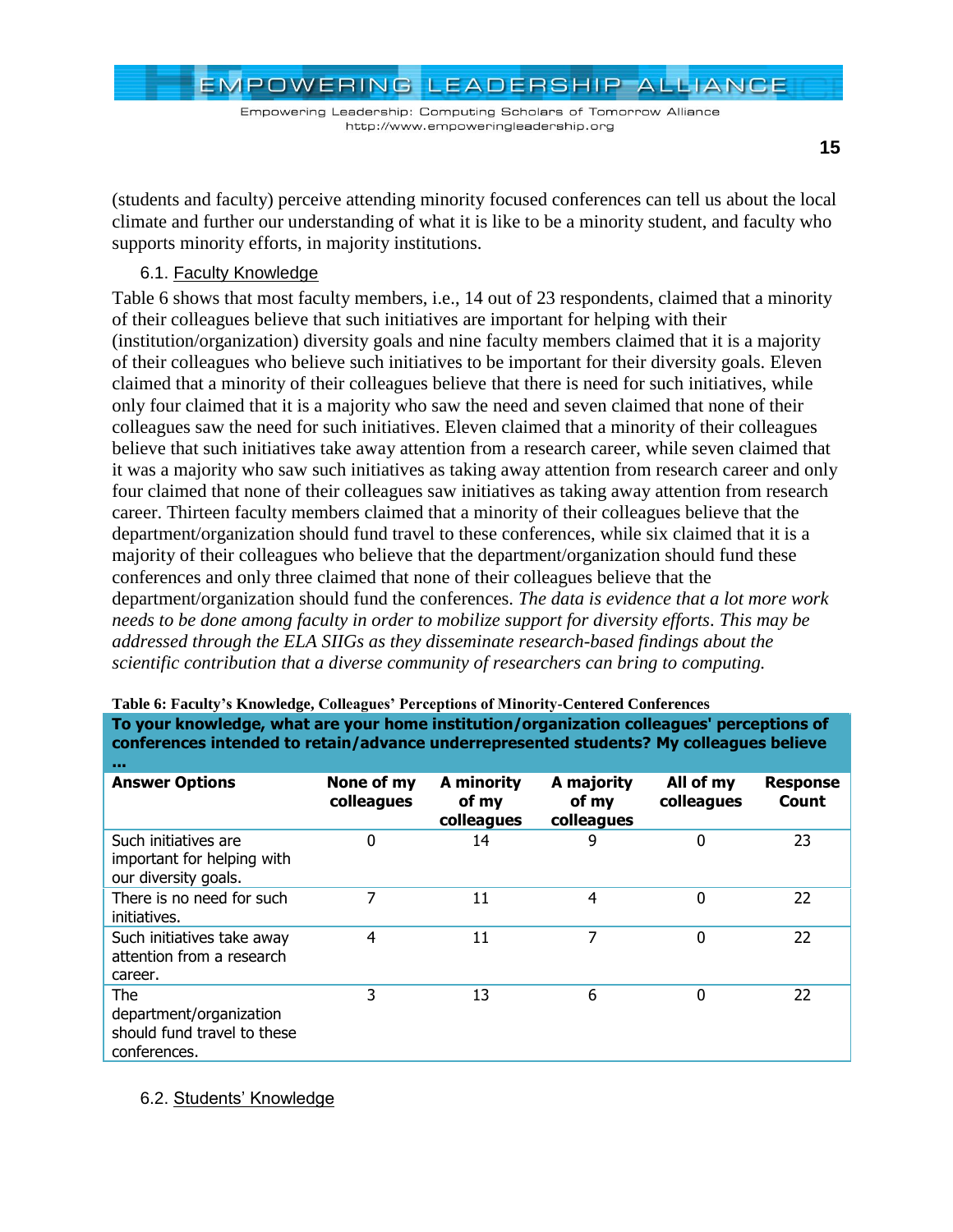Empowering Leadership: Computing Scholars of Tomorrow Alliance http://www.empoweringleadership.org

[Table 7](#page-15-0) shows that students are evenly divided in regards to whether a minority or a majority of their peers believe that such initiatives are important for helping with their (institution/organization) diversity goals, four claimed that none of their peers believe such

initiatives to be important for their diversity goals, and one claimed that all colleagues believe them to be important. Ten students claimed that a minority of their peers believe that there is need for such initiatives, six claimed that it is a majority who saw the need, seven claimed that none of their peers saw the need for such initiatives, and two claimed that all their peers saw a need for the initiatives. Eleven claimed that a minority of their peers believe that such initiatives take away attention from a research career, five claimed that it was a majority who saw such initiatives as taking away attention from research career, seven claimed that none of their peers saw the initiatives as taking away attention from research career, and three claimed that all their colleagues saw the initiatives as taking away attention from a research career. Eleven claimed that a minority of their peers believe that the department/organization should fund travel to these conferences, five claimed that it is a majority of their peers who believe that the department/organization should fund these conferences, seven claimed that none of their peers believes that the department/organization should fund the conferences, and four claimed that all their peers believe that the department should fund the conference. *While students seem positive about the importance of minority-focused initiatives, the small numbers show that there is still work to be done to bring more students aboard.*

| To your knowledge, what are your nome institution/organization peers "perceptions of<br>conferences intended to retain/advance underrepresented students? They believe |                               |                                 |                                 |                    |                          |
|------------------------------------------------------------------------------------------------------------------------------------------------------------------------|-------------------------------|---------------------------------|---------------------------------|--------------------|--------------------------|
|                                                                                                                                                                        | <b>None of</b><br>my<br>peers | A<br>minority<br>of my<br>peers | A<br>majority<br>of my<br>peers | All of my<br>peers | <b>Response</b><br>Count |
| Such initiatives are important for helping<br>with our diversity goals.                                                                                                | 4                             | 11                              | 11                              |                    | 27                       |
| There is no need for such initiatives.                                                                                                                                 | 7                             | 10                              | 6                               |                    | 25                       |
| Such initiatives take away attention from<br>a research career.                                                                                                        |                               | 11                              | 5                               |                    | 26                       |
| The department/organization should<br>fund travel to these conferences.                                                                                                |                               | 11                              | 5                               | 4                  | 27                       |

<span id="page-15-0"></span>

| Table 7: Students' Knowledge, Colleagues' Perceptions of Minority-Centered Conferences |
|----------------------------------------------------------------------------------------|
| To your knowledge, what are your home institution/organization peers' perceptions of   |
| conferences intended to retain/advance underropresented students? They holieve         |

## **7. MENTORING**

### 7.1. Mentor Perceptions

Among the nine who responded to the question about mentoring relationship with one or more students in computing, two claimed to have a mentoring relationship and seven to not have a mentoring relationship. Among the 24 who responded to the question about formal mentoring relationships, 20 claimed to have a mentoring relationship and four to not have a mentoring relationship. In regards to non-advisee protégés, five claimed to have more than three protégés, two claimed to have three, five claimed to have two, nine claimed to have one, and one reported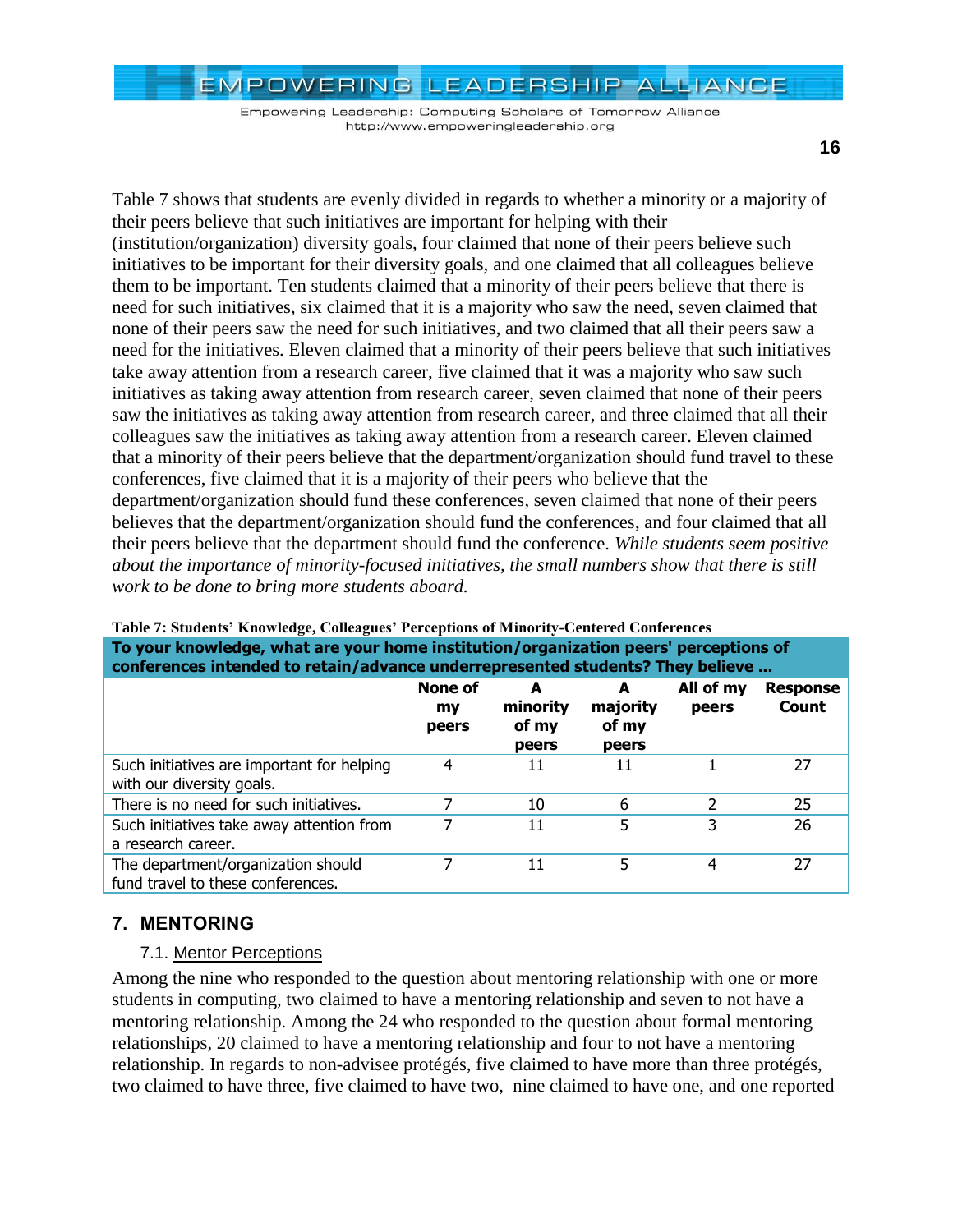EMPOWERING LEADERSHIP ALLIANCE

to have none. When asked whether mentors had met their protégé(s) in person, 18 claimed to have met and three to have not.

In regards to actual activities surrounding these mentoring relationships, 13 of the 22 mentors claimed to have set expectations such as frequency of communication, while nine had no expectations set; among those who had set expectations in regards to frequency of communication, six reported to communicate weekly, two to communicate bi-weekly, 11 to communicate once or twice a month, and one to communicate less than once a month. Twelve had set goals, while ten had no goals set; in regards to the time frame of their relationship, one claimed that their relationship was for a lifetime, four set a one year time frame, one set a six months time frame, and 14 did not set a time frame. *The data suggest that a large number of mentors are not meeting the program's guideline of communicating weekly with their protégés, which may be a direct result of lack of set goals for the mentoring relationship. This could also mean that mentors sign up into the program, but do not follow up on their commitment.*

Overall, the majority of mentors agreed that their protégé was responsive to them (20 out of 21 responses) and that they feel comfortable contacting their protégé (19/21), which is supported by the fact that the majority disagreed that their protégé is too busy to be involved in their mentoring relationship (18/21).

Pertaining to configuration of mentoring relationship, 12 of the mentors described a one mentor to one protégé while eight described a one mentor to more than one protégé. Ten claimed that their mentoring relationships were arranged by ELA and 12 claimed that theirs were not.

### 7.2. Protégé/Student Perceptions

Among the 32 students, 25 percent claimed to have a formal mentoring relationship and 75 to not have a mentoring relationship. Communication with mentor took place via e-mail (67%), in person (17%), and Facebook (6%). All protégés reported to have sought their mentors for help with career advice, 41 percent sought help with relational issues, 47 percent sought help with time management, 29 percent sought help with issues related to race/ethnicity or gender, and 29 percent sought help with relational issues with their advisor. *The high percentage of students who claimed to have no mentoring relationship suggests that there is a need to establish mentoring relationships for more students.*

Thirty-three percent of protégés reported that their formal mentoring relationship was with someone other than their academic advisor, they were evenly split in regards to whether their relationship included set expectations, or not, and 39 percent reported to have set goals in their mentoring relationship. Pertaining to frequency of communication, 22 percent reported to have communicated less than once a month, 39 communicated once or twice a month, 11 percent biweekly, 17 percent weekly, and 11 percent never communicated. In terms of time frame of mentoring relationship, 11 percent claimed a lifetime time relationship, 28 percent claimed a six months duration, and 56 claimed to have not set a time frame. Seventy-eight percent have met mentor in person and 22 percent have not. *This data is corroborated by the information provided*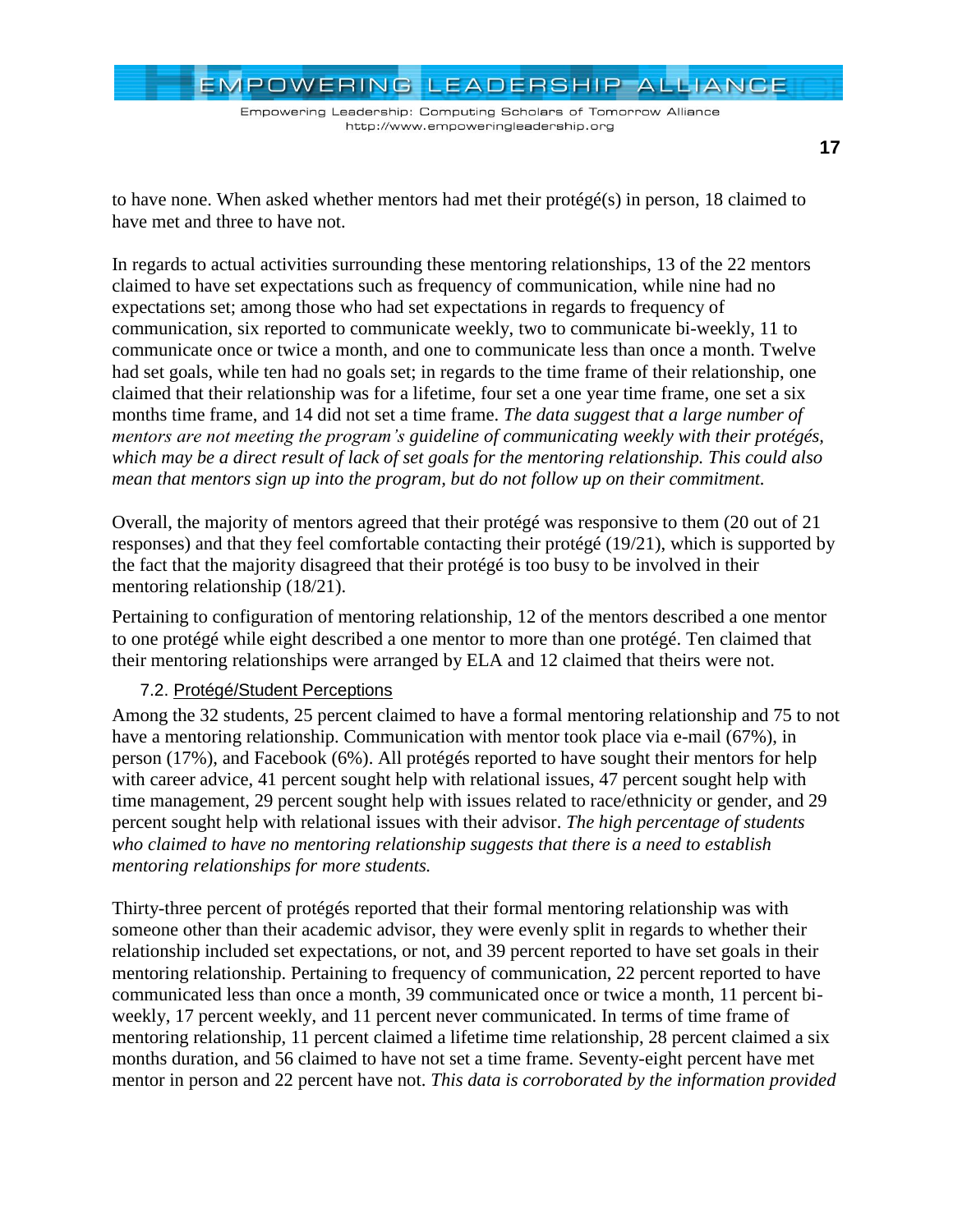Empowering Leadership: Computing Scholars of Tomorrow Alliance http://www.empoweringleadership.org

*by mentors and confirms the need to work on more effective mentoring that hinges on motivating mentors to keep their commitment to the ELA mentoring guidelines.*

Overall, in terms of protégé-mentor relationship, the majority of protégés agreed that the advice their mentor provides is useful (15 out of 18 responses), their mentor shares their knowledge and experiences (15/18), mentor appears to understand what they are trying to tell him/her (15/18), their mentor is responsive to them (15/18), and they feel comfortable contacting mentor (14/17); which is supported by the fact that the majority disagreed that mentor is too busy to be involved in their mentoring relationship (11/18).

Pertaining to configuration of mentoring relationship, 50 percent of protégés described a one mentor to one protégé, 22 percent described a one mentor to more than one protégé, and 17 percent described a peer mentoring configuration. Forty-six percent of mentoring relationships were arranged by ELA and 54 percent were not.

Most students claimed to have used the tips and suggestions sent in e-mail from Dr. Phoebe Lenear, but the majority had not used any of the mentoring resources listed on the ELA website. Students suggested improvements to the mentoring program that included: (a) sharing mentoring the "how to" content; (b) matching students with mentors by research interests; (c) better communication between mentors and protégés; and, (d) continuous update about opportunities.

Overall rating of the value of ELA ranges from fair to excellent. Most students (47%) attribute a rate of *excellent*, 37 percent attribute a rate of *good*, and 10 percent attribute a rate of *fair*.

# **8. PARTICIPATION IN ELA: QUESTIONS FOR ELA MEMBERS ONLY**

## 8.1. Costs and Benefits of ELA Participation

Fifty-one percent estimated to have spent less than one hour (to none) per month participating in ELA activities, 25 percent estimated to have spent between 1-3 hours per month, 10 percent estimated 4-6 hours, 4 percent estimated 7-9 hours, one percent estimated 10-12 hours, and nine percent estimated more than 12 hours per month.<sup>3</sup>

The cost of participation in ELA activities was measured by the time taken away from regular responsibilities. Most respondents disagreed that ELA activities took time away from their regular responsibilities. Forty-five percent disagreed that ELA activities took their time away from research; 49 percent disagreed that it takes their time away from participating fully in their school, department, or organization; and, 56 percent disagreed that it takes away their time from their personal life. *Consequently, ELA activities are not a hindrance to members' fulfillment of their regular responsibilities.*

## 8.2. Use and Perception of ELA Web Presence

 $\overline{a}$ 

<sup>&</sup>lt;sup>3</sup> Reading email, mentoring/being mentored, going to ELA events, planning events, etc.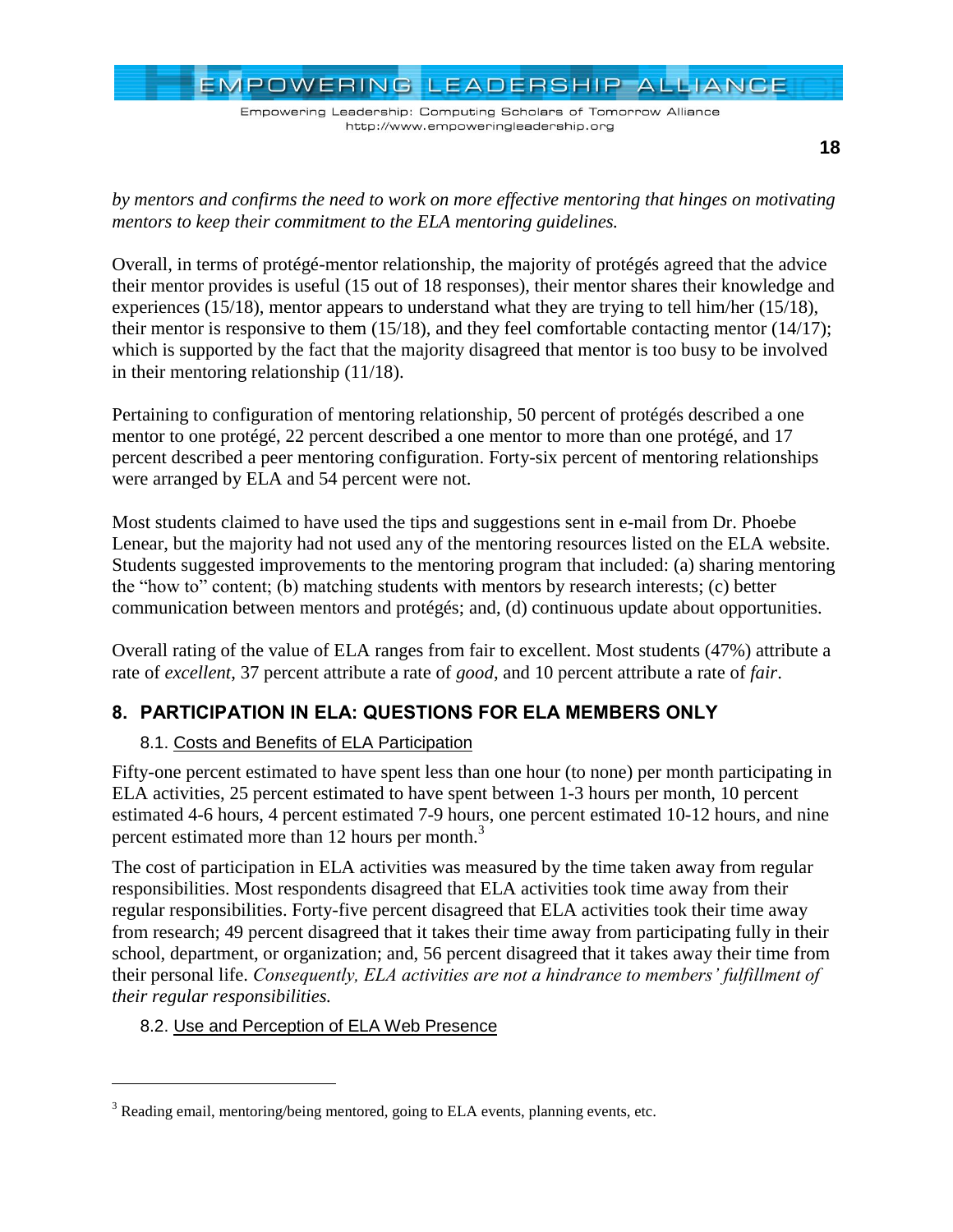Empowering Leadership: Computing Scholars of Tomorrow Alliance http://www.empoweringleadership.org

**19**

In regards to visits to ELA website, 16 percent reported to have never visited the ELA website, 37 percent reported visiting the ELA website only when they signed up, 34 percent reported to visit it once a month, six percent reported to visit it once every two weeks, four percent reported to visit it once a week, and two percent reported to visit it daily. Those students who claimed to have used Facebook praise it as a good start toward ELA's greater online presence. Frequency of visits to ELA Facebook showed that 67 percent never visited the site, 25 percent visited it once a month, five percent visited it once every two weeks, one percent visited it once a week and one percent visited it daily. *It is common knowledge that Facebook is one of the most frequently (on a daily basis) used media today, the low numbers of visitors suggest that there may be something uninviting about the site and the high number of those who never visited suggests a lack of awareness of the sight's existence or a lack of interest in joining the network for a reason not expressed in the survey. As an effort that is supposed to enhance community building through social networking, it is important to assess further the reason for the low numbers joining ELA's facebook and how to enhance the experience of those who join.*

Various media were used to disseminate ELA activities. A majority (33%) of respondents learned about ELA activities at another conference; followed by those who learned through email announcement from a broadening participation in computing (BPC) group (27%); conversation with a student at their home institution (22%); academic department announcement (18%); conversation with a professor at their home institution (16%); informal conversation at Tapia 2009 conference (15%); formal announcement at Tapia 2009 conference (11%); and, those who learned through an Internet search (5%). For a list of additional sources of dissemination, see comments in appendix [\(Table 24\)](#page-28-0). Seventy-four respondents manifested interest in receiving e-mail news about ELA members' successes.<sup>4</sup>

# **9. SUGGESTED IMPROVEMENT**

Respondents provided the following suggestions for improvement that would encourage greater industry and sponsor support of Tapia celebration:

• Earlier contact with them.

 $\overline{a}$ 

- Clearly explain the difference between Tapia and Hopper. There is a big difference.
- Give them a less-isolating space than this year's.
- I am not sure. With the economy being what it is, everyone is cutting back. If there is any way to decrease the price that supporters pay in tabling fees and registration costs, that may get a few more people to consider coming. We want to participate in the next conference, and maybe by then financially things will be back to normal, but if not we will have to think hard about attending.

 $4$  Grants awarded, degrees awarded, students passed comps, etc.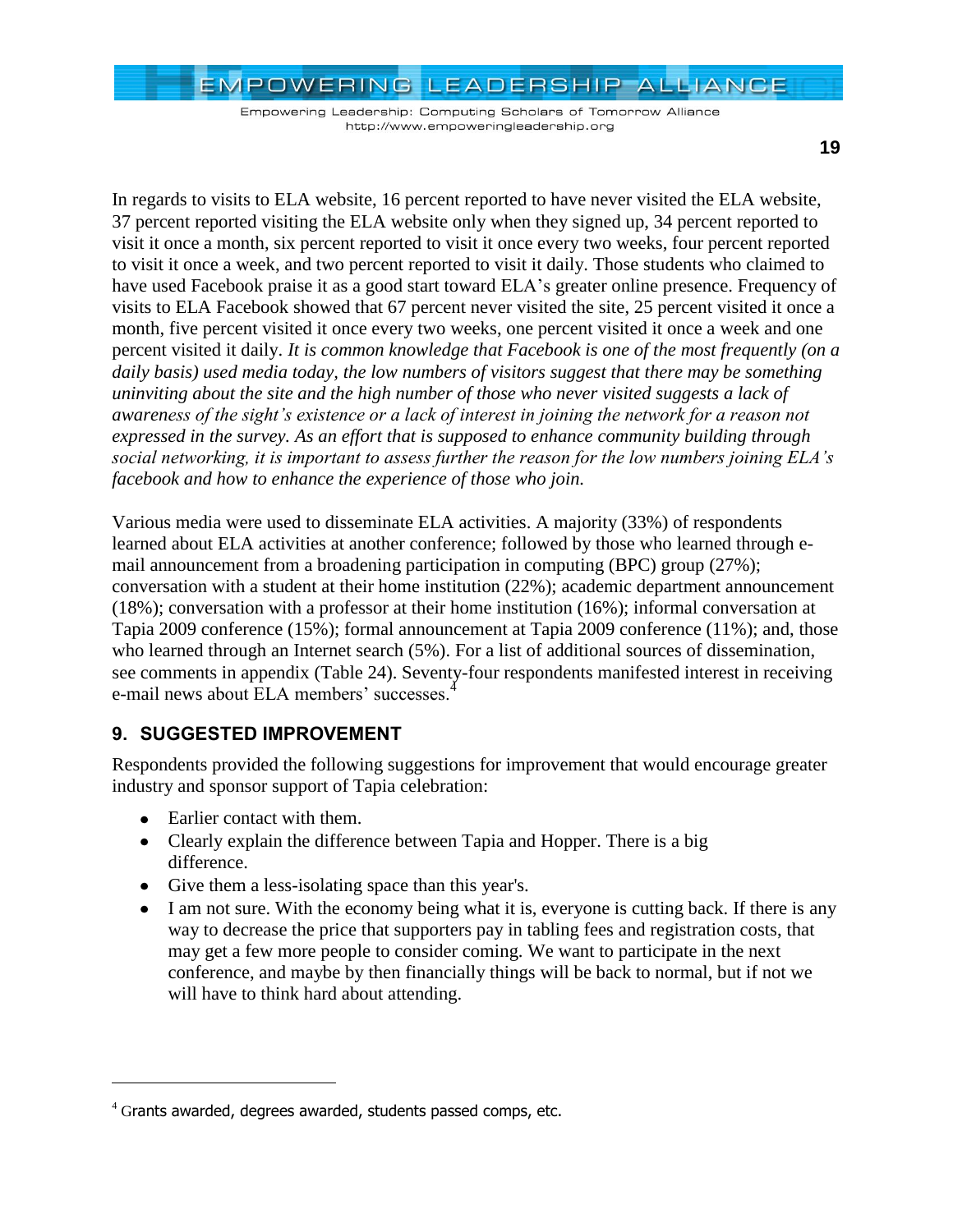Empowering Leadership: Computing Scholars of Tomorrow Alliance http://www.empoweringleadership.org

Show a video of the enthusiasm of the attendees. It's probably the most fun conference of the year, though it might tie with SACNAS. Both achieve a strong sense of community that makes their conferences strong positive experiences for the attendees.

# **10.RECOMMENDATIONS**

- Develop mechanisms to encourage relationships established at Tapia between students and professionals, but that have not witnessed follow up. One way to do this is to have professionals (faculty and industry representatives) to initiate conversation with students either via e-mail or phone; students may appreciate having a role model, or someone they respect, contact them and find out how they are doing.
- Develop mechanism (not at the level of the current *ELA Online mentoring* platform, but  $\bullet$ perhaps at an informal level) to nurture relationships established at Tapia between students and professionals that have witnessed some follow up.
- Take advantage of the fact that most professionals were very positive about the  $\bullet$ contribution of ELA. A large number of professionals claimed that participation in ELA gives them (a) a feeling that they can contribute to the success of minority students nationwide; (b) a better understanding of how to retain and advance under-represented students in computing; (c) an opportunity to give back to the community; and, (d) an opportunity to connected to students, post-docs, or future colleagues. Nurturing this feeling by continuing to engage professionals in ELA activities will keep the link between the value they see in ELA and practical ways they can contribute to ELA"s mission.
- Taking advantage of professionals" positive view of participation in ELA, continue to encourage students to apply for internships and employment in companies that have a table at Tapia, but also encourage organizations/companies to organize small employment/internship presentations and screenings/interviews at the conference. These presentations and screenings can be on a pre-registration basis and students who participate can have the opportunity to receive advice on aspects such as how to present themselves when seeking a position, what strengths they have in their resume/vitae, and what specific sub-careers (that is, within computing) are they most likely to get hired for.
- Taking advantage of professionals" positive view of participation in ELA and taking advantage of students" positive experience at Tapia—confidence that they will *complete their degree*, learning about *computing career paths*, reaffirming their belief that a computing career is a right fit for them, receiving valuable advice for getting through their educational program, increasing their dedication to complete their degree, and *connecting to faculty*—ELA should continue to focus on these efforts, i.e., *degree completion, career paths, and connecting to faculty and other professionals*, and create purposeful opportunities for all students to eventually have these experiences.
- Encourage mentors to take the initiative to restore discontinued relationships and continue to nurture ongoing mentor-protégé relationships through the *ELA Online mentoring* and other available platforms. Continue to encourage more frequency of communication between mentor-protégé. The data suggest that a large number of mentors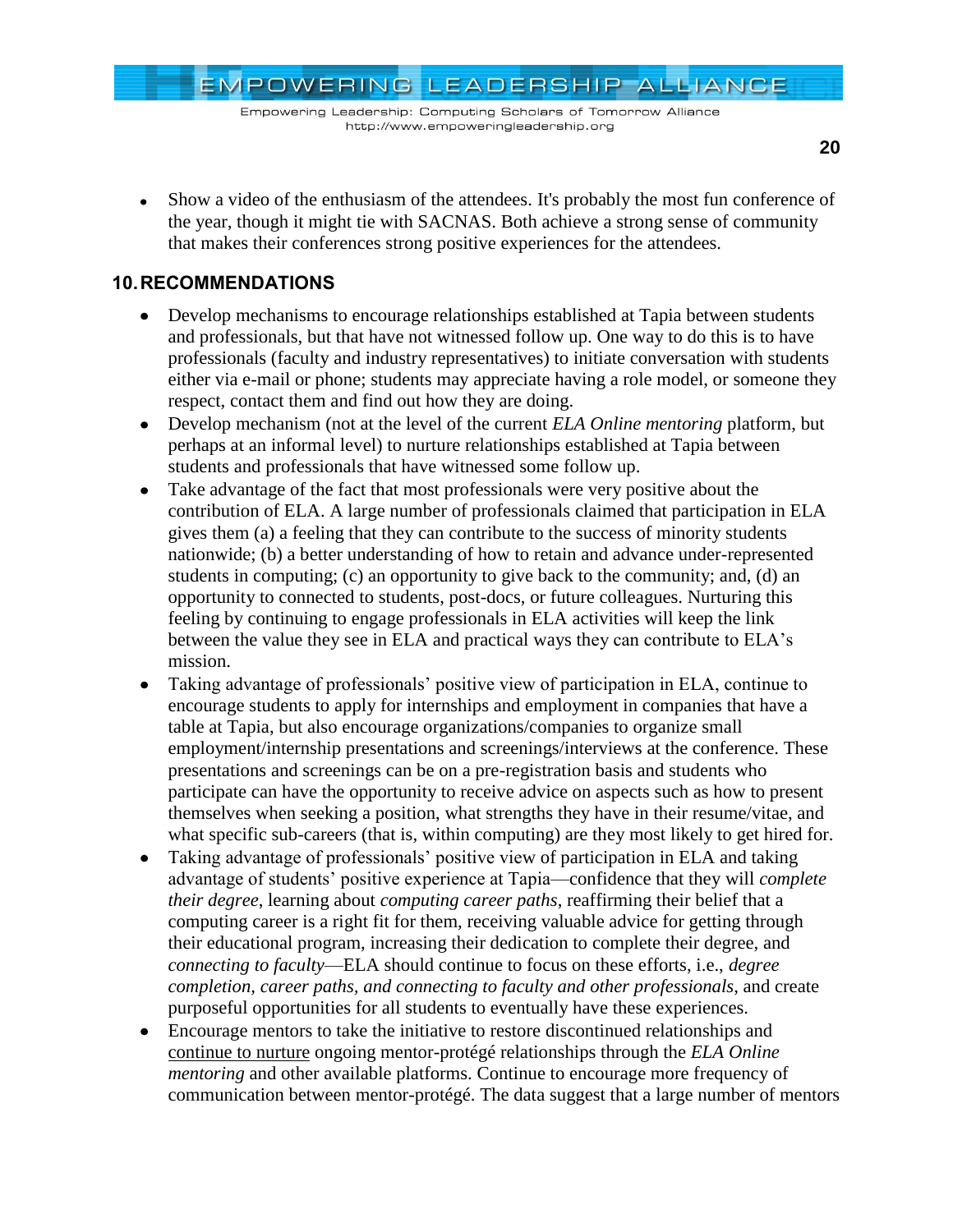EMPOWERING LEADERSHIP ALLIANCE Empowering Leadership: Computing Scholars of Tomorrow Alliance http://www.empoweringleadership.org

are not meeting the program"s guideline of communicating weekly with their protégés, which may be a direct result of lack of set goals for the mentoring relationship. This could also mean that mentors sign up into the program, but do not follow up on their commitment.

- Consider alternative ways to reach non-Joiners. Many students do not care to join groups whether related to minority issues or not, and perhaps for various reasons. We are concerned that the students who are presently part of ELA are not the most at risk for attrition.
- Build Special Interest and Implementation Groups (SIIGs) in order to facilitate ELA in  $\bullet$ reaching its objectives. Each SIIG will focus on specific goals such as participating in developing research-based materials to distribute to faculty, chairs, CS researchers, advisors, etc.; running student-professionals (academics and industry) networking sessions in conferences and beyond conferences; leverage research partnerships-byinterest among students, faculty, and industry-based researchers by serving as a research match-maker.
- Investigate (through research) why some relationships, i.e., mentoring and general networking, established at Tapia celebrations work while others do not work over time.
- Investigate the reasons behind the low numbers of ELA facebook joiners and how to enhance the experience of those who join in order to foster the building of an effective community through social networking.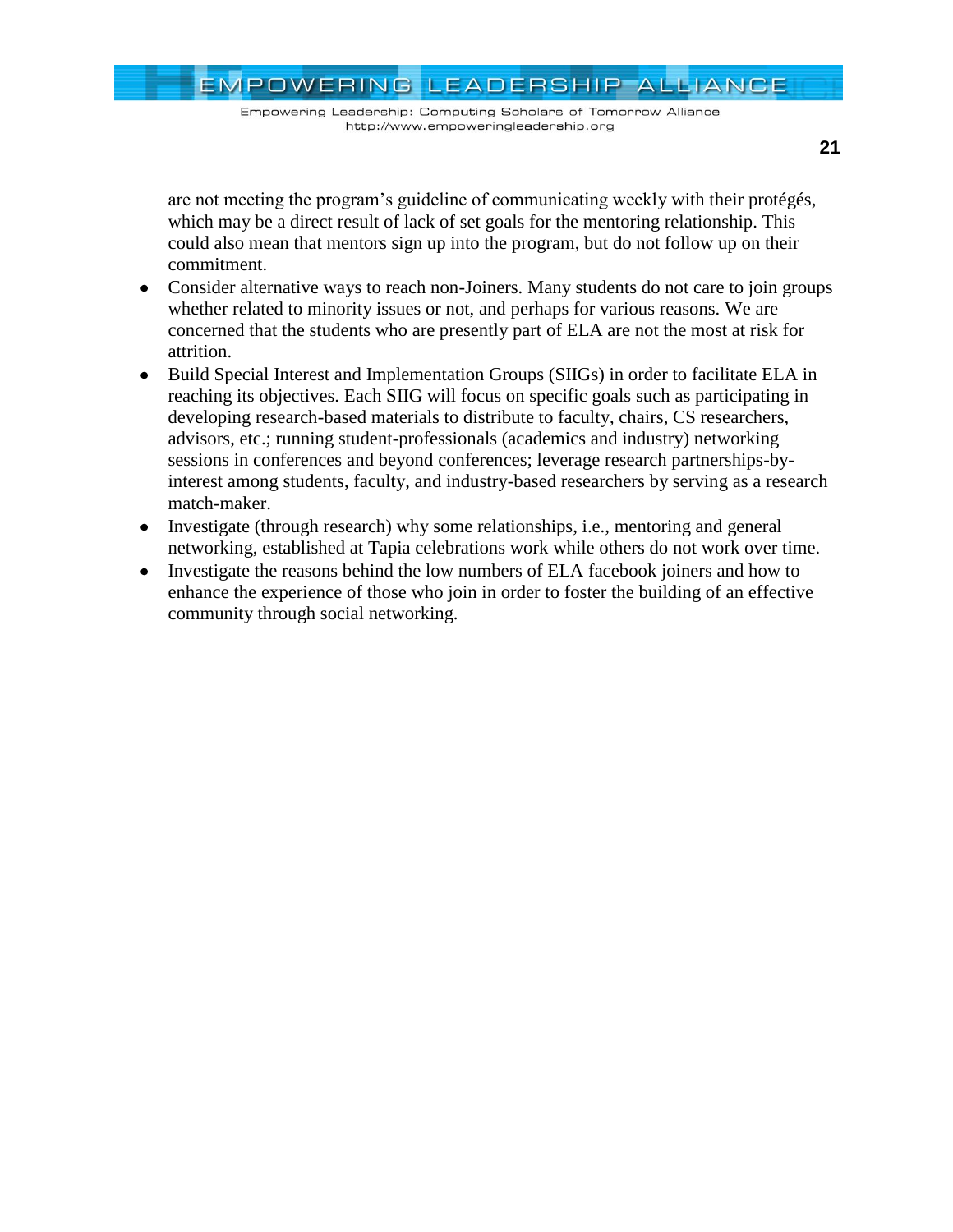

**22**

## **APPENDIX**

### **Table 8: Are You a Student?**

|     | <b>Response</b><br><b>Percent</b> | <b>Response</b><br><b>Count</b> |
|-----|-----------------------------------|---------------------------------|
| Yes | 65.3%                             | 62                              |
| No  | 34.7%                             | 33                              |

<span id="page-21-0"></span>**Table 9: Role at Tapia**

|                                    | <b>Response</b><br><b>Percent</b> | <b>Response</b><br><b>Count</b> |
|------------------------------------|-----------------------------------|---------------------------------|
| Faculty at an academic institution | 54.5%                             | 18                              |
| Non-academic scientist             | 18.2%                             | 6                               |
| Sponsor, recruiter, organizer      | 27.3%                             | q                               |

### <span id="page-21-1"></span>**Table 10: Degree Pursuing**

|                                                          | <b>Response</b><br><b>Percent</b> | <b>Response</b><br><b>Count</b> |
|----------------------------------------------------------|-----------------------------------|---------------------------------|
| Bachelor's                                               | 30.6%                             | 19                              |
| Master's or other professional degree (e.g., MBA,<br>MD) | 21.0%                             | 13                              |
| PhD                                                      | 48.4%                             | 30                              |

### <span id="page-21-2"></span>**Table 11: Gender**

| Are you male or female? |                                   |                                 |
|-------------------------|-----------------------------------|---------------------------------|
|                         | <b>Response</b><br><b>Percent</b> | <b>Response</b><br><b>Count</b> |
| Female                  | 51.1%                             | 47                              |
| Male                    | 48.9%                             | 45                              |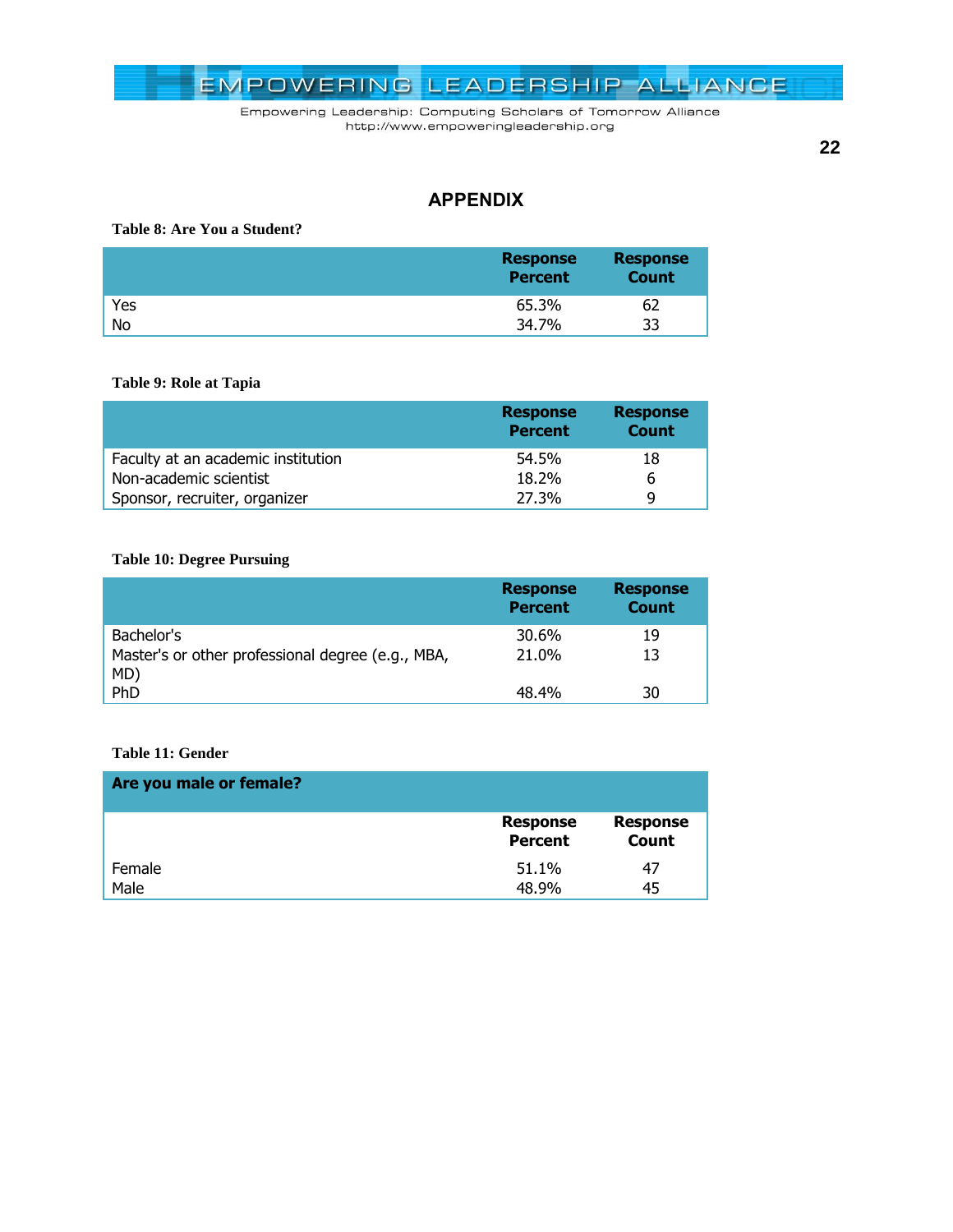

**23**

### <span id="page-22-0"></span>**Table 12: Satisfaction (Tapia 2009); Likelihood to Attend and to Recommend (Tapia 2011)**

| <b>Satisfaction with Tapia 2009</b>       |         |  |  |  |  |
|-------------------------------------------|---------|--|--|--|--|
| Not at all satisfied                      | $0.0\%$ |  |  |  |  |
| Somewhat unsatisfied                      | $3.2\%$ |  |  |  |  |
| Somewhat satisfied                        | 25.5%   |  |  |  |  |
| Very satisfied                            | 71.3%   |  |  |  |  |
| <b>Likelihood to Attend Tapia 2011</b>    |         |  |  |  |  |
| Not at all likely                         | $2.1\%$ |  |  |  |  |
| Somewhat unlikely                         | 3.2%    |  |  |  |  |
| Somewhat likely                           | 20.2%   |  |  |  |  |
| Very likely                               | 74.5%   |  |  |  |  |
| <b>Likelihood to Recommend Tapia 2011</b> |         |  |  |  |  |
| Not at all likely                         | $0.0\%$ |  |  |  |  |
| Somewhat unlikely                         | $2.1\%$ |  |  |  |  |
| Somewhat likely                           | 18.1%   |  |  |  |  |
| Very likely                               | 79.8%   |  |  |  |  |

### <span id="page-22-1"></span>**Table 13: Additional Tapia Conferences Attended<sup>5</sup> and Recommended Growth in Attendance**

| <b>Additional Conferences</b>                                                           |         |  |  |  |  |
|-----------------------------------------------------------------------------------------|---------|--|--|--|--|
| None: Tapia 2009 in Portland was my first Tapia Celebration of Diversity<br>conference. | 54.7%   |  |  |  |  |
| 1 in addition to Portland                                                               | 22.1%   |  |  |  |  |
| 2 in addition to Portland                                                               | 10.5%   |  |  |  |  |
| 3 in addition to Portland                                                               | $6.3\%$ |  |  |  |  |
| 4 in addition to Portland                                                               | 6.3%    |  |  |  |  |
| <b>Recommended Growth in Attendance of Tapia Celebration</b>                            |         |  |  |  |  |
|                                                                                         |         |  |  |  |  |
| None: it's just the right number of people                                              | 29.5%   |  |  |  |  |
| 25-50%                                                                                  | 49.5%   |  |  |  |  |
| 75%-100%                                                                                | 11.6%   |  |  |  |  |
| More than 100%                                                                          | 9.5%    |  |  |  |  |

 $\overline{a}$ 

<sup>5</sup> Prior conferences were held in Orlando (2007), Albuquerque (2005), Atlanta (2003), and Houston (2001).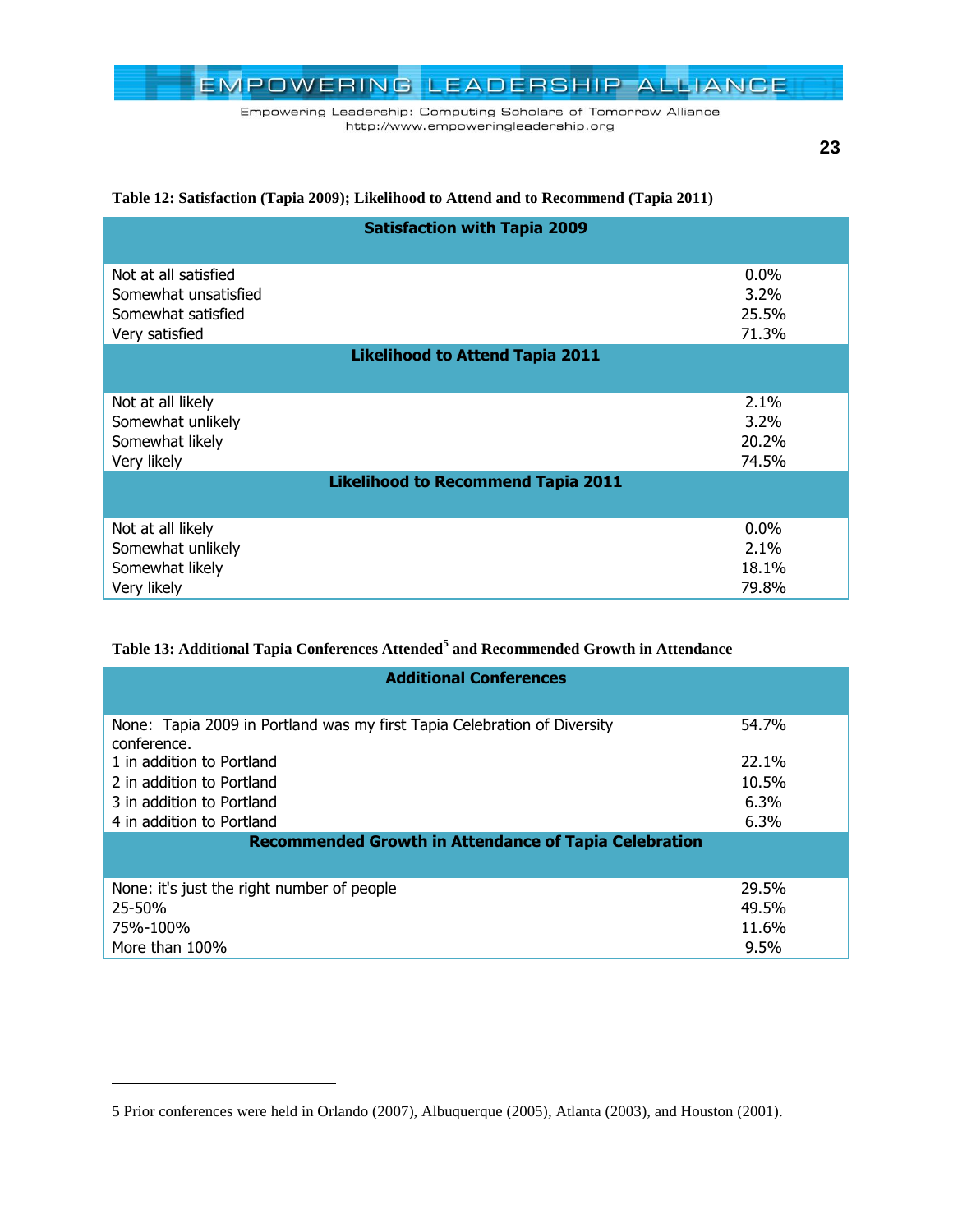Empowering Leadership: Computing Scholars of Tomorrow Alliance http://www.empoweringleadership.org

**24**

### <span id="page-23-0"></span>**Table 14: Most Influential Reason for Attending Tapia 2009**

|                                     | <b>Response Percent</b> |  |  |  |
|-------------------------------------|-------------------------|--|--|--|
|                                     |                         |  |  |  |
| To meet professionals in the field  | 24.2%                   |  |  |  |
| To meet other students who are      | 22.6%                   |  |  |  |
| underrepresented in computing       |                         |  |  |  |
| A professor encouraged me to        | 16.1%                   |  |  |  |
| attend                              |                         |  |  |  |
| Other (please specify)              | 14.5%                   |  |  |  |
| To meet recruiters for internships, | 6.5%                    |  |  |  |
| jobs, post-docs, etc.               |                         |  |  |  |
| To see the technical presentations  | 6.5%                    |  |  |  |
| To hear a keynote speaker           | $3.2\%$                 |  |  |  |
| The robotics competition            | $3.2\%$                 |  |  |  |
| Doctoral consortium                 | 1.6%                    |  |  |  |
| A friend was going and I wanted     | 1.6%                    |  |  |  |
| to go along with her/him            |                         |  |  |  |

### <span id="page-23-1"></span>**Table 15: Students' Conversation at Tapia 2009—Two Independent Sample t-Test**

|                                                                                                    | Are you Hispanic?    |                   | N    |      |                              | <b>Mean</b>               | <b>Std. Deviation</b> |                                 | <b>Std. Error</b><br><b>Mean</b>   |       |
|----------------------------------------------------------------------------------------------------|----------------------|-------------------|------|------|------------------------------|---------------------------|-----------------------|---------------------------------|------------------------------------|-------|
| With how many students                                                                             | Yes                  |                   | 29   |      |                              | 3.62                      | .728                  |                                 | .135                               |       |
| not from your home<br>department/organization<br>did you have a<br>conversation* at Tapia<br>2009? | No                   |                   | 61   |      |                              | 3.75                      | .537                  |                                 | .069                               |       |
|                                                                                                    |                      | Levene's Test for |      |      | t-test for Equality of Means |                           |                       |                                 |                                    |       |
|                                                                                                    |                      | Equality of       |      |      |                              |                           |                       |                                 |                                    |       |
|                                                                                                    |                      | Variances         |      |      |                              |                           |                       |                                 |                                    |       |
|                                                                                                    |                      |                   |      |      |                              |                           |                       |                                 | 95% CI of the<br><b>Difference</b> |       |
|                                                                                                    |                      | F                 | Sig. | t    | Df                           | Sig.<br>$(2 -$<br>tailed) | Mean<br>Difference    | Std. Error<br><b>Difference</b> | Lower                              | Upper |
| With how many students                                                                             | Equal                | 4.328             | .040 |      | 88                           | .330                      | $-.133$               | .136                            | $-.404$                            | .137  |
| not from your home<br>department/organization                                                      | variances<br>assumed |                   |      | .979 |                              |                           |                       |                                 |                                    |       |
| did you have a                                                                                     | Equal                |                   |      | -    | 43.036                       | .384                      | $-.133$               | .152                            | $-.439$                            | .172  |
| conversation* at Tapia                                                                             | variances            |                   |      | .880 |                              |                           |                       |                                 |                                    |       |
| 2009?                                                                                              | not                  |                   |      |      |                              |                           |                       |                                 |                                    |       |
|                                                                                                    | assumed              |                   |      |      |                              |                           |                       |                                 |                                    |       |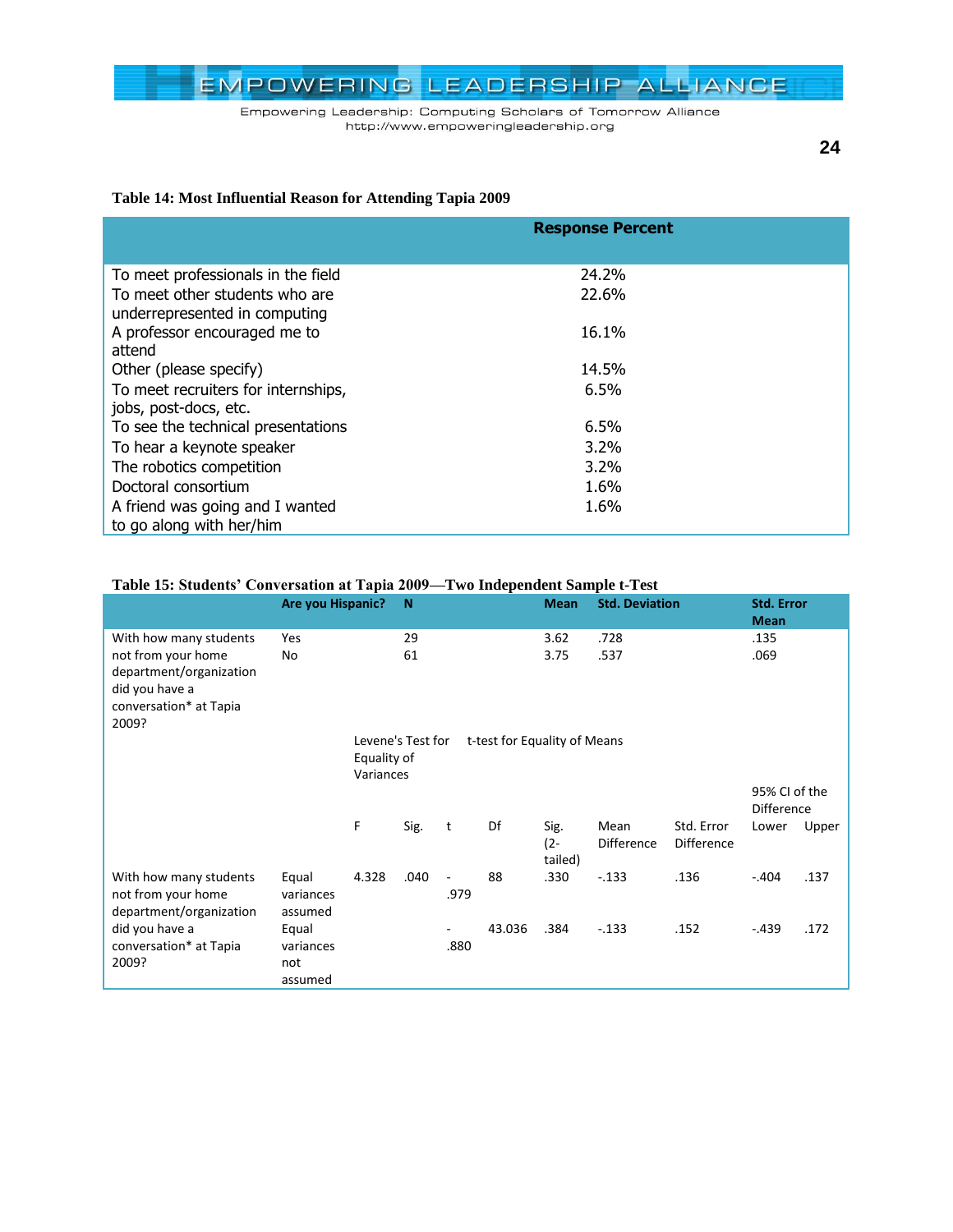Empowering Leadership: Computing Scholars of Tomorrow Alliance http://www.empoweringleadership.org

# <span id="page-24-0"></span>**Table 16: ELA Student Survey Respondents' Post-Conference Contacts**

| Type of post-conference contacts (students)                                      | <b>More than</b><br>once | Once | - No |
|----------------------------------------------------------------------------------|--------------------------|------|------|
| Student: I have contacted a faculty member I first met at Tapia 2009.            | 19                       | 14   | -29  |
| Student: I have contacted a student I first met at Tapia 2009.                   | 30                       | 19   | 13   |
| Student: I have contacted an industry professional I first met at Tapia<br>2009. | 19                       | 18   | 25   |

### <span id="page-24-1"></span>**Table 17: Networking at Tapia 2009**

|                                                                                                                                                                         | <b>None</b><br>that I<br>know of | $1 - 2$ | $3 - 4$ | 5 or<br>more | <b>Response</b><br><b>Count</b> |
|-------------------------------------------------------------------------------------------------------------------------------------------------------------------------|----------------------------------|---------|---------|--------------|---------------------------------|
| How many faculty, non-academic<br>researchers, or industry members did<br>you meet for the first time at Tapia<br>2009?                                                 | 1                                | 8       | 24      | 62           | 95                              |
| How many students did you meet for the<br>first time at Tapia 2009?                                                                                                     | $\mathbf{0}$                     |         | 10      | 84           | 95                              |
| With how many faculty, non-academic<br>researchers, or industry members not<br>from your home<br>department/organization did you have a<br>conversation* at Tapia 2009? |                                  | 12      | 22      | 59           | 94                              |
| With how many students not from your<br>home department/organization did you<br>have a conversation* at Tapia 2009?                                                     | 0                                |         | 12      | 75           | 94                              |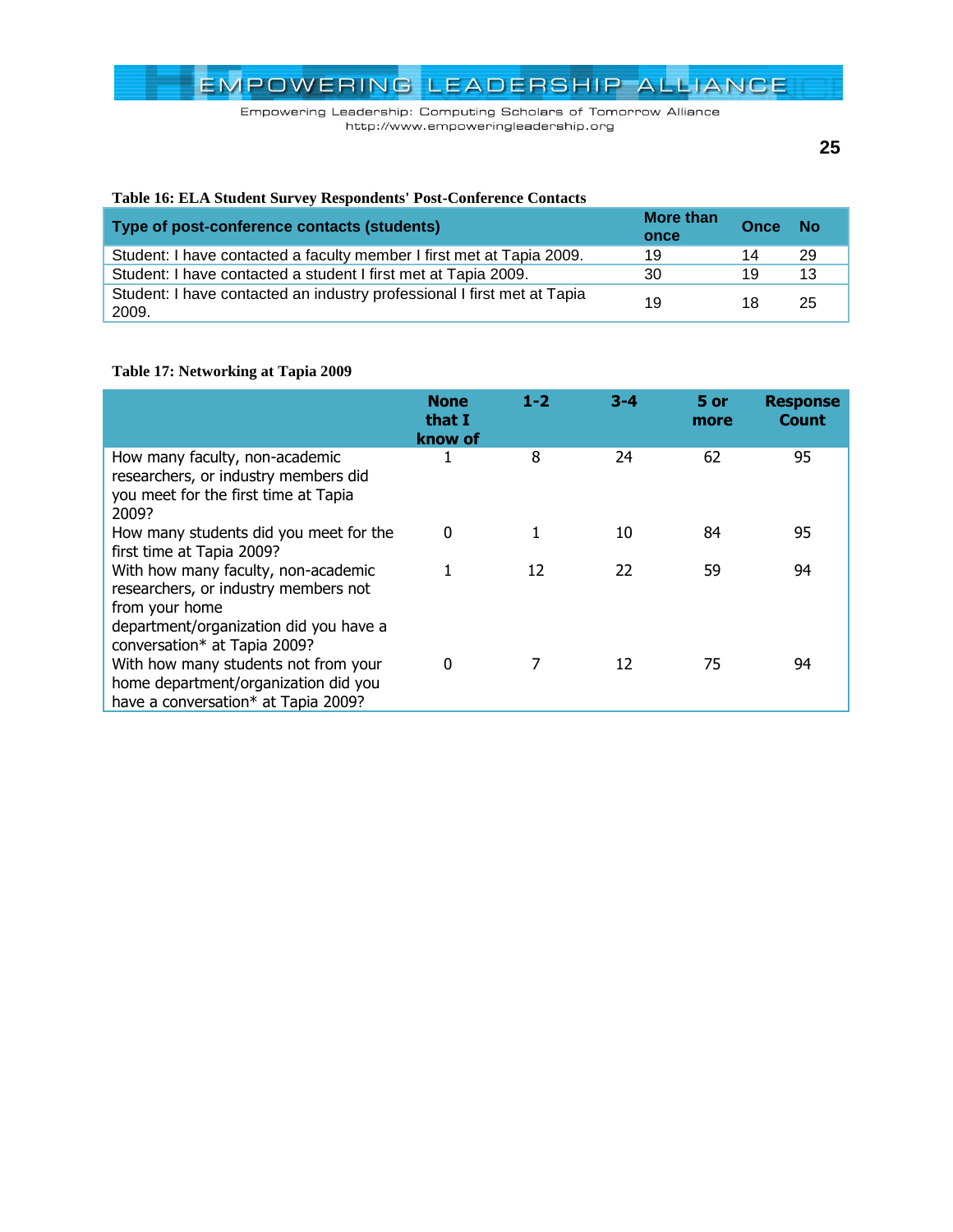Empowering Leadership: Computing Scholars of Tomorrow Alliance http://www.empoweringleadership.org

### <span id="page-25-0"></span>**Table 18: Networking Resulting from Other Tapia Conferences**

|                                                                                  | $\bf{0}$ | 1              | 2              | 3              | more<br>than 3 | <b>Response</b><br><b>Count</b> |
|----------------------------------------------------------------------------------|----------|----------------|----------------|----------------|----------------|---------------------------------|
| Conducted research?                                                              | 29       | 8              | 1              | 3              | 2              | 43                              |
| Co-authored a published research<br>article?                                     | 33       | 4              | 2              | $\overline{2}$ | $\overline{2}$ | 43                              |
| Co-authored another type of<br>published article?                                | 36       | $\overline{2}$ | 4              | 1              | 0              | 43                              |
| Co-authored a grant proposal?                                                    | 31       | 5              | 3              | 4              | 0              | 43                              |
| Collaborated in another way (e.g.,<br>co-chaired a conference<br>committee)?     | 21       | 7              | 6              | 3              | 5              | 42                              |
| Contacted about job opportunities?                                               | 12       | 9              | 8              | 6              | 8              | 43                              |
| Contacted about educational<br>opportunities?                                    | 12       | 14             | 4              | 6              | 6              | 42                              |
| Contacted about academic<br>employment opportunities?                            | 18       | 9              | $\overline{4}$ | 4              | 7              | 42                              |
| Sought career or academic advice?                                                | 11       | 11             | 10             | 6              | 5              | 43                              |
| Given career or academic advice?                                                 | 6        | 8              | 6              | 6              | 15             | 41                              |
| Connected with at other<br>conferences, and felt like you knew<br>someone there? | 8        | 5              | 12             | 5              | 13             | 43                              |
| Made social plans (e.g., meet for<br>dinner, etc.)?                              | 10       | 9              | 5              | 3              | 15             | 42                              |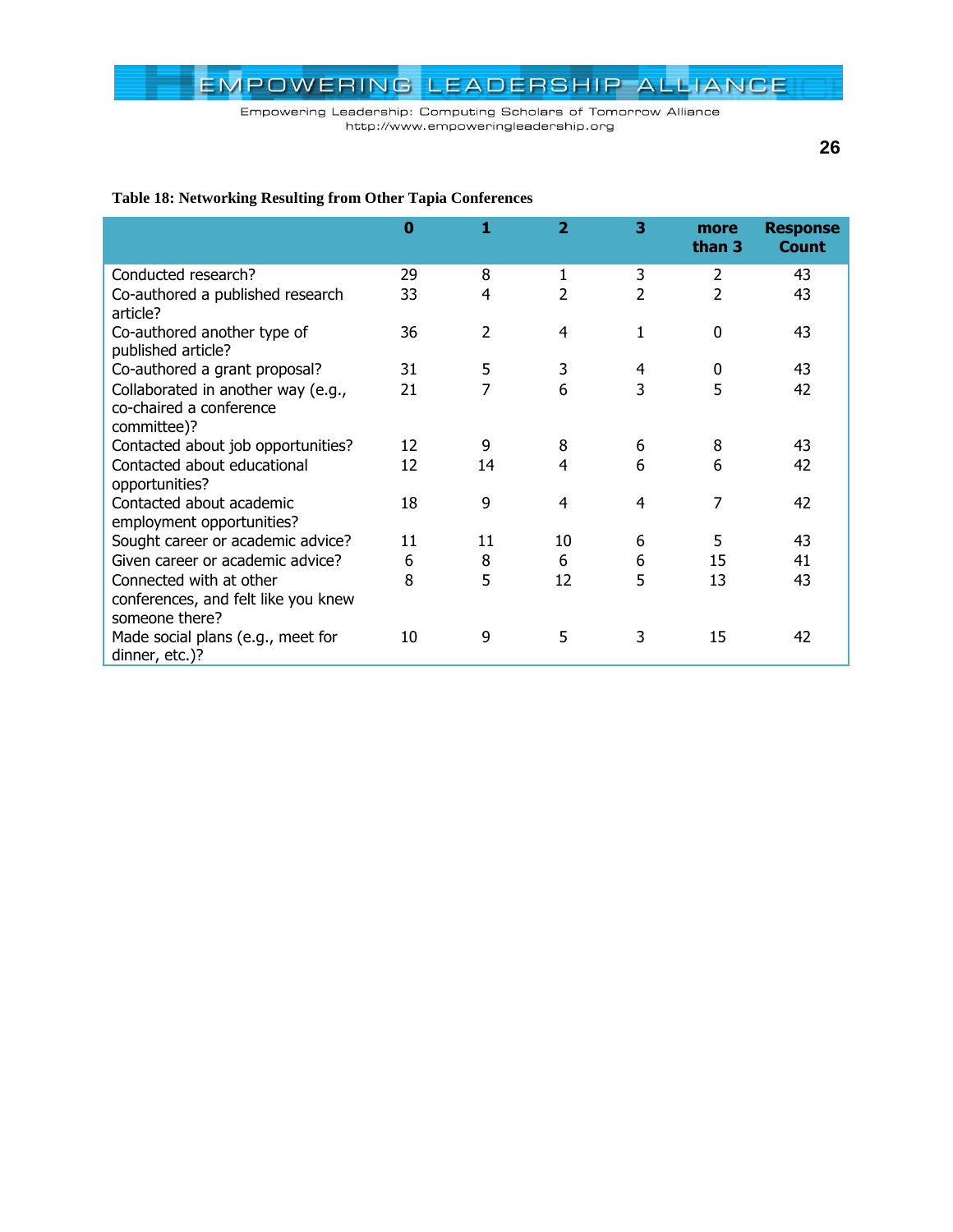Empowering Leadership: Computing Scholars of Tomorrow Alliance http://www.empoweringleadership.org

#### <span id="page-26-0"></span>**Table 19: Students' Post-Tapia Activities**

|                                                                                                  | Yes,<br>more<br>than<br>once | Yes, on<br>one<br>occasion | <b>No</b> | <b>Not</b><br><b>Applicable</b> | <b>Response</b><br><b>Count</b> |
|--------------------------------------------------------------------------------------------------|------------------------------|----------------------------|-----------|---------------------------------|---------------------------------|
| I have contacted a faculty member I<br>first met at Tapia 2009.                                  | 19                           | 14                         | 29        | $\boldsymbol{0}$                | 62                              |
| I have contacted a student I first met at<br>Tapia 2009.                                         | 30                           | 19                         | 13        | $\boldsymbol{0}$                | 62                              |
| I have contacted an industry<br>professional I first met at Tapia 2009.                          | 19                           | 18                         | 25        | $\mathbf 0$                     | 62                              |
| I have searched for research articles<br>written by Tapia 2009<br>presenters/speakers.           | 12                           | 20                         | 30        | 0                               | 62                              |
| I have searched for corporate careers<br>based on information received at Tapia<br>2009.         | 22                           | 10                         | 30        | $\mathbf 0$                     | 62                              |
| I have applied for employment at a<br>company or organization that had a<br>table at Tapia 2009. | 6                            | 13                         | 40        | 3                               | 62                              |
| I have applied for an internship or<br>research experience I found out about<br>at Tapia 2009.   | 6                            | 16                         | 37        | 2                               | 61                              |

### <span id="page-26-1"></span>**Table 20: Inquired/Applied to Graduate School (Post-Tapia 2009)**

|                                                                                                        | Yes,<br>more<br>than<br>once | Yes, on<br>one<br>occasion | <b>No</b> | <b>Not</b><br><b>Applicable</b> | <b>Response</b><br><b>Count</b> |
|--------------------------------------------------------------------------------------------------------|------------------------------|----------------------------|-----------|---------------------------------|---------------------------------|
| I have inquired about graduate school<br>opportunities based on information<br>obtained at Tapia 2009. | 14                           | 4                          |           |                                 | 32                              |
| I have applied for graduate school based<br>on information from Tapia 2009.                            | 0                            |                            | 21        | 10                              | 32                              |

### <span id="page-26-2"></span>**Table 21: Applied for Post-Doctorate**

|                      | Response<br>Percent | Response<br>Count |
|----------------------|---------------------|-------------------|
| Yes, more than once  | $0.0\%$             |                   |
| Yes, on one occasion | $6.7\%$             | 2                 |
| No                   | 70.0%               | 21                |
| Not Applicable       | 23.3%               |                   |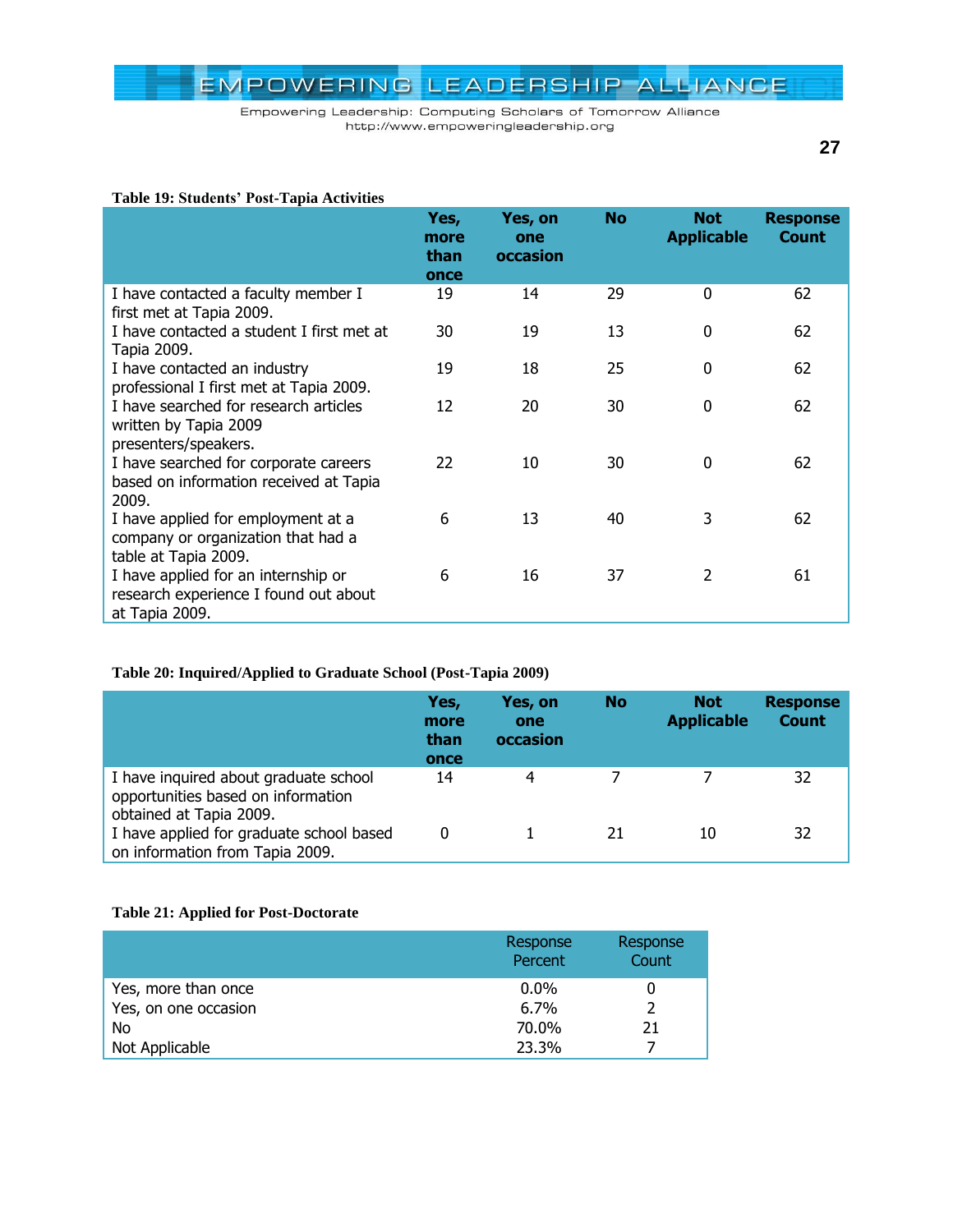Empowering Leadership: Computing Scholars of Tomorrow Alliance http://www.empoweringleadership.org

**28**

### <span id="page-27-0"></span>**Table 22: Level of Agreement/Disagreement about Participation in the ELA**

| <b>ELA participation gives me</b>                                                                         |                             |                 |              |                          |                                 |                          |  |  |  |
|-----------------------------------------------------------------------------------------------------------|-----------------------------|-----------------|--------------|--------------------------|---------------------------------|--------------------------|--|--|--|
|                                                                                                           | <b>Disagree</b><br>strongly | <b>Disagree</b> | <b>Agree</b> | <b>Agree</b><br>strongly | Don't<br>know/Not<br>applicable | <b>Response</b><br>Count |  |  |  |
| A feeling that I can<br>contribute to the success<br>of minority students<br>nationwide.                  | 0                           | $\overline{2}$  | 40           | 38                       | 12                              | 92                       |  |  |  |
| A better understanding of<br>how to retain and<br>advance under-<br>represented students in<br>computing. |                             | 6               | 34           | 36                       | 15                              | 92                       |  |  |  |
| An opportunity to give<br>back to the community.                                                          | 1                           | $\overline{2}$  | 33           | 43                       | 13                              | 92                       |  |  |  |
| Connections with<br>students, post-docs, or<br>future colleagues.                                         | $\mathbf{1}$                | $\overline{2}$  | 30           | 45                       | 12                              | 90                       |  |  |  |

#### <span id="page-27-1"></span>**Table 23: Professionals' (Recruiters/Sponsors) Perceptions about Their Overall Participation at Tapia 2009**

|                                                                                      | <b>Disagree</b><br>strongly | <b>Disagree</b> | <b>Agree</b> | <b>Agree</b><br>strongly | Don't<br>know/Not<br>applicable | <b>Response</b><br><b>Count</b> |
|--------------------------------------------------------------------------------------|-----------------------------|-----------------|--------------|--------------------------|---------------------------------|---------------------------------|
| I achieved my goals with<br>respect to participation at Tapia<br>2009.               | 0                           | $\Omega$        | 5            | 4                        | 0                               | 9                               |
| Student attendees at Tapia<br>2009 valued my organization's<br>sponsorship.          | $\Omega$                    | $\Omega$        | 0            | 6                        | 3                               | 9                               |
| Conference organizers valued<br>my organization's sponsorship at<br>Tapia 2009.      | 0                           | 0               | 3            | 4                        | 2                               | 9                               |
| College/university faculty valued<br>my organization's sponsorship at<br>Tapia 2009. | 0                           | 0               | 4            |                          | 4                               | 9                               |
| I would encourage my<br>organization to participate in<br>Tapia again.               | 0                           | 0               | 5            | 4                        | 0                               | 9                               |